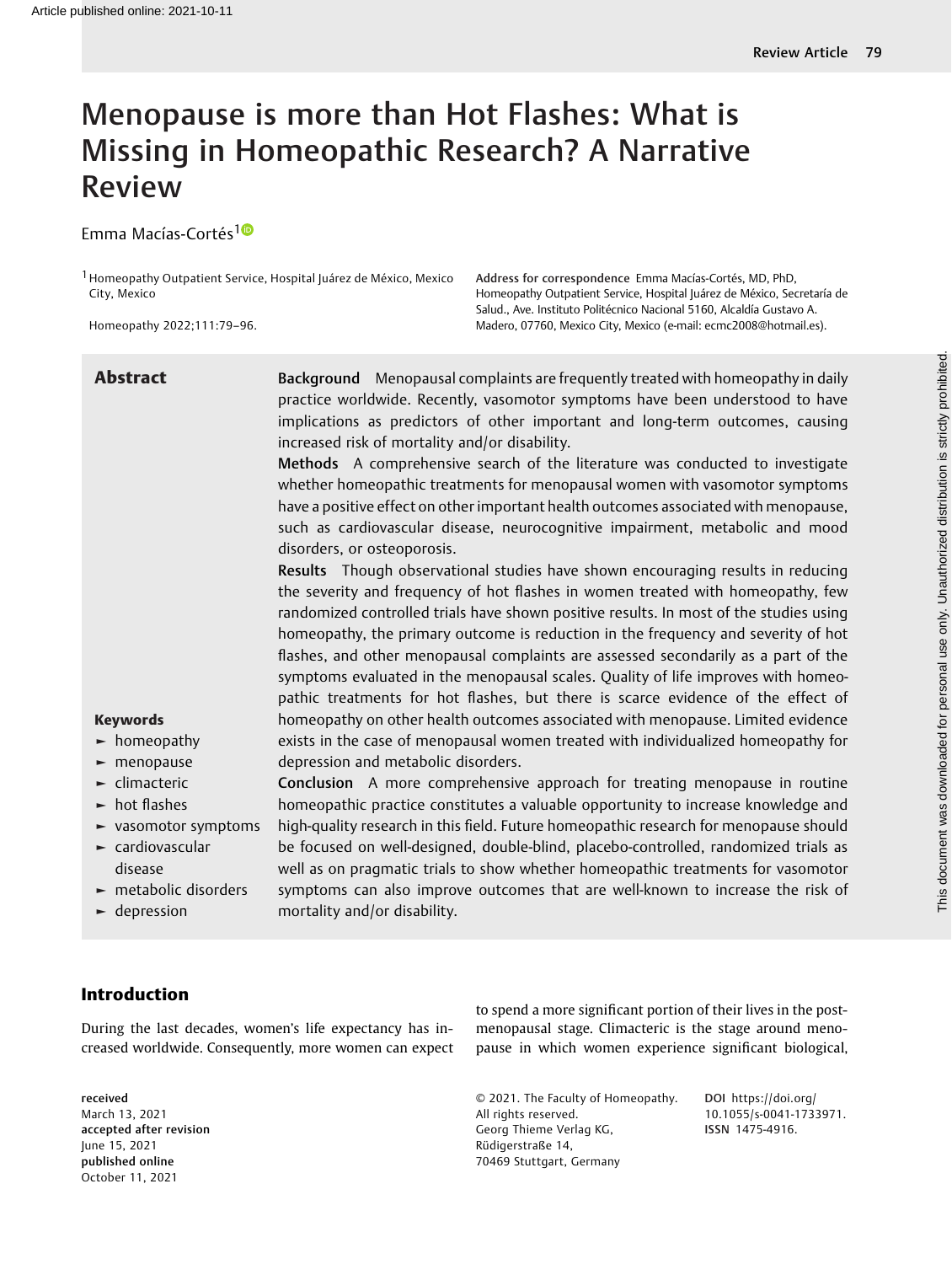psychological and social changes.<sup>1</sup> Currently, the latest Stages of Reproductive Aging Workshop ( $STRAW + 10$ ) classifies the transition from the reproductive to the non-reproductive period based on the changes in the menstrual cycle as the principal criterion, with endocrine parameters as supportive criteria. Therefore, this classification provides a more comprehensive basis for assessing reproductive aging in research and clinical contexts.<sup>2</sup>

The hormonal fluctuations as a result of the neuroendocrine changes introduce the risk of both intermediate and long-term health outcomes associated with menopause.<sup>3</sup> Approximately 70% of midlife women experience vasomotor symptoms (VMS: hot flashes and night sweats) and, for a third of them, these are very severe, frequent, and can affect their quality of life. VMS are considered among the most common symptoms during the climacteric stage and can last many years.4,5 Based on longitudinal studies, women might follow one of four distinct patterns of VMS: (a) starting to experience them at the early transition and observing a decline when the menstrual cycles stop; (b) starting after the menopause and continuing through the post-menopause years; (c) witnessing few or no VMS; and (d) starting VMS well before the final menstrual period and continuing well into the post-menopause.<sup>6</sup>

While VMS have been linked to women's mental health, sleep and quality of life, recently they (mainly the earlyoccurring VMS) have been understood to have implications as predictors of sub-clinical cardiovascular disease (CVD). Results from hormone replacement therapy (HRT) trials have shown a difference in the underlying vasculature of women with VMS relative to their counterparts without them.<sup>7,8</sup> The SWAN Heart Study examined associations between VMS and women's vascular health, controlling for multiple CVD risk factors as well as sex hormones, especially among overweight or obese women.<sup>9</sup> Participants without clinical CVD underwent multiple measurements of sub-clinical CVD (endothelial function, aortic and coronary calcification, and carotid intima media thickness [IMT]). Results showed that women reporting VSM had poorer endothelial function as well as greater aortic calcification and IMT relative to women without VMS. Additionally, more frequent VMS are related to higher blood pressure and greater subsequent hypertension,<sup>10</sup> dysregulation in the lipid profile (higher LDL and triglycerides),<sup>11</sup> greater insulin resistance<sup>12</sup> and increased risk of diabetes.<sup>13</sup>

Vasomotor symptoms may also be relevant in the women's neurocognitive health. Observations from the vasculature of the brain show that VMS are related to small vessel disease<sup>14</sup> and hyperconnectivity of the default mode network (DMN). The DMN is an organized network in the brain that is active during rest. Suppression of the DMN is associated with better memory formation; by contrast, hyperconnectivity is associated with poorer attention to tasks and also with psychiatric conditions such as depression.<sup>15</sup> Menopausal transition has been considered as a window of vulnerability to depression because some women have an increased sensitivity to changes in the hormonal milieu experienced during this stage.<sup>16</sup> Longitudinal studies have suggested an increased risk (1.5 to 3.0-fold) for depressive symptoms during menopausal transition and the early post-menopausal years, even among women with no previous episodes.<sup>17,18</sup> It is also important to consider other risk factors that may influence depression in menopausal women: poor education, obesity, chronic medical conditions, and stressful life events.<sup>19</sup>

It has been reported that the peak prevalence of VMS coincides with the time period of accelerated bone loss at the hip and spine, increasing the risk of osteoporosis, characterized by reduced bone mineral density (BMD), impaired bone quality, and a propensity to fractures.<sup>20,21</sup> Data analysis from the Women's Health Initiative (WHI), a large cohort of post-menopausal women in the United States, examined associations of baseline VMS with subsequent BMD and fracture incidence.<sup>22</sup> Women with moderate to severe VMS had lower BMD and increased hip fracture rates over an average of 8.2 years' follow-up.<sup>23</sup> The genitourinary syndrome of menopause (GSM) is another highly prevalent condition associated with estrogen deficiency. It is characterized by bothersome symptoms and changes in the labia, introitus, clitoris, vagina, urethra and bladder, and by vulvovaginal atrophy. $24$  Principal symptoms include vaginal dryness (100%) and dyspareunia (78%).<sup>25</sup> GSM often contributes significantly to midlife sexual problems.<sup>26</sup>

In regard to cancer, a later age at menopause has been associated with a higher prevalence of hormone-related cancers such as breast, endometrial (uterine) and ovarian.<sup>27</sup> Breast cancer is the most common malignancy in women worldwide,<sup>28</sup> mostly diagnosed during the post-menopausal stage, with approximately two-thirds experiencing VMS, half of whom report them as severe.<sup>29</sup> For many years, HRT has been prescribed for menopausal symptoms.<sup>30</sup> Nevertheless, in 2002 and 2004, the WHI reported an increased risk of breast cancer with the use of combined HRT, but not with estrogen alone.<sup>31,32</sup> The Collaborative Group on Hormonal Factors in Breast Cancer<sup>33</sup> reported that if women initiate HRT shortly after menopause, there is a significantly increased risk of invasive breast cancer. The hazard ratio (HR) associated with 1 to 4 years of use is 1.17 (95% confidence interval [CI], 1.10 to 1.26) for estrogen alone and 1.60 (95% CI, 1.52 to 1.69) for combination therapy. Moreover, obesity is very frequent in menopausal women and, as for HRT, is a risk factor for post-menopausal breast cancer, but it seems that the effects are not additive.<sup>30</sup> Endometrial cancer it is the second most common female malignancy in the developed world.<sup>34</sup> Several non-genetic risk factors have been associated with an increased risk of endometrial cancer, which include obesity, physical inactivity, excess exogenous estrogen, insulin resistance, and tamoxifen use after breast cancer.<sup>35</sup> Regarding other types of cancer, 55% of women who use HRT can develop ovarian cancer. The risk is increased even with less than 5 years of use (relative risk, 1.43; 95% CI, 1.31 to 1.56;  $p < 0.0001$ ).<sup>36</sup> Early-stage ovarian cancer is difficult to diagnose because presenting symptoms are vague and non-specific, and so screening is mandatory.

Homeopathy has been used to treat menopausal symptoms in daily clinical practice for more than 150 years,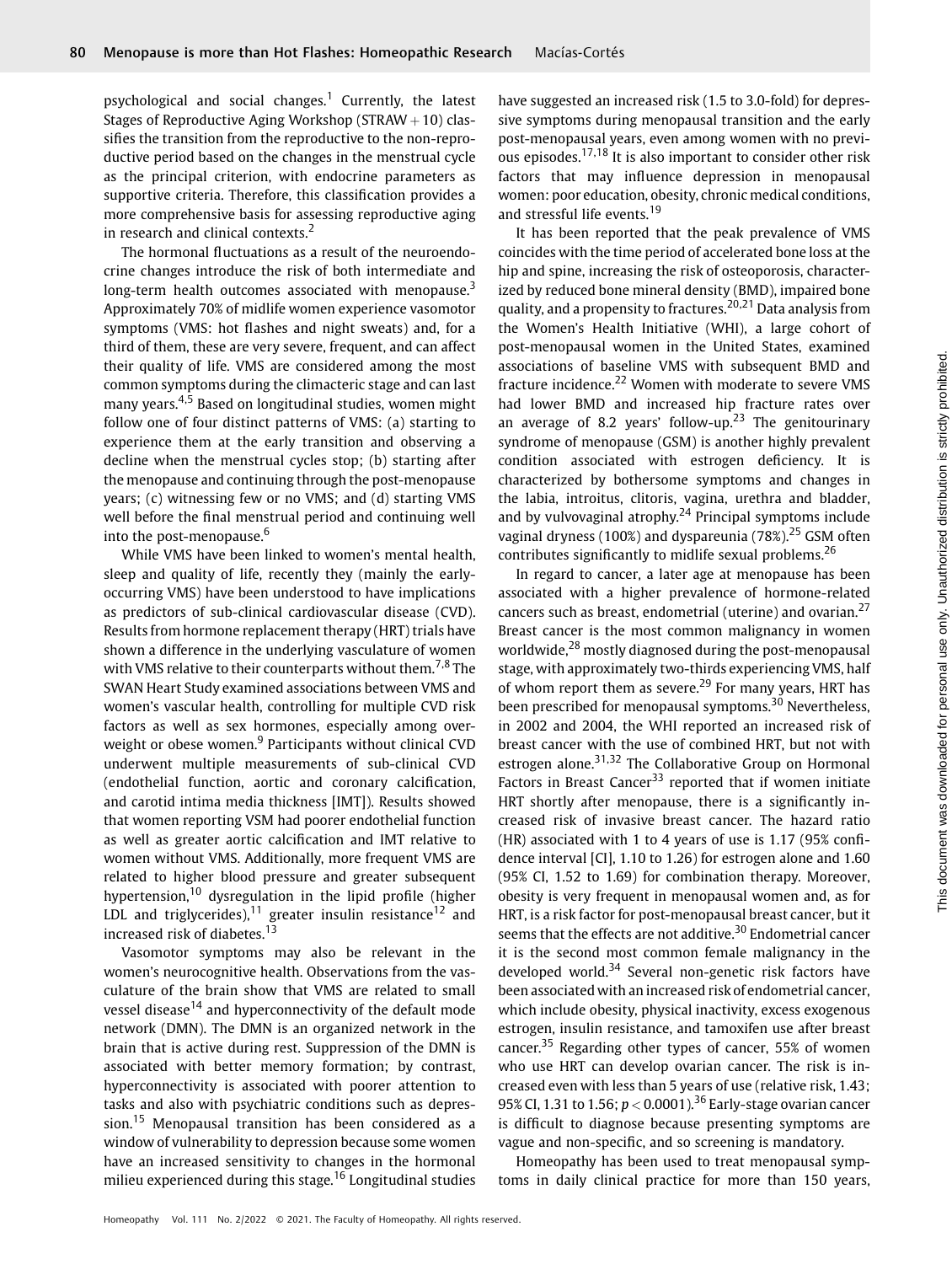especially for VMS, sleep disturbances, mood disorders, and to improve quality of life. $37$  Nowadays, it is used worldwide in many clinical settings with positive results.<sup>38-42</sup> Results of a survey of German menopausal women showed that homeopathy was one of the three most popular Complementary & Alternative Medicine (CAM) interventions (14.9%), after changes in lifestyle (28.7%) and St. John's wort (18.3%). The women perceived homeopathy as very useful (73.7%) in managing their symptoms. $43$  Homeopathy has also been used for chronic diseases in daily practice worldwide. Patients with hypertension, diabetes mellitus, osteoarthritis, depression, insomnia, migraine, and irritable bowel syndrome, among others, have reported improvement with homeopathic treatments.44,45 However, homeopathic investigation on menopause has been focused on evaluating (with observational studies or randomized controlled trials, RCTs) the effect of different types of homeopathic prescriptions (individualized homeopathic treatment [IHT], combined homeopathic products, or a single homeopathic medicine) primarily on hot flashes and secondarily on other menopausal complaints.

Thus, this narrative review addressed the following research question: Do homeopathic treatments for menopausal women with vasomotor symptoms have a positive effect on other important long-term health outcomes associated with menopause, such as cardiovascular disease, neurocognitive impairment, metabolic and mood disorders, or osteoporosis?

## Methods

## Search Strategy

This narrative review abided by the recommendations of the Scale for the Assessment of Narrative Review Articles (SANRA), a brief critical appraisal tool for the assessment of non-systematic articles, by Baethge et al.<sup>46</sup> A comprehensive search was conducted in the following electronic databases: Medline (Ovid), the Cochrane Library, EBSCO/CINAHL, Web of Science, Google Scholar, PubMed, Science Direct, Scopus, BMJ Best Practice, IMBIOMED; from 1990 to February 12, 2021. The search terms were: (homeopathy AND menopause OR climacteric) AND (diabetes OR cardiovascular disease OR hypertension OR depression OR anxiety OR metabolic disorders OR dyslipidemia OR osteoporosis OR neurocognitive impairment OR cancer).

#### Inclusion and Exclusion Criteria

Both observational prospective and retrospective designs, as well as case reports/series, were acceptable. In addition, interventional studies (RCTs) and non-randomized studies were included. The inclusion criteria were: published English- and Spanish-language clinical studies of menopausal women treated with any type of homeopathy prescription for menopausal complaints and/or for any other chronic condition in menopausal women with menopausal complaints. Studies with any other CAM, with or without adjuvant homeopathy, were excluded. References cited in included studies were also reviewed for additional relevant articles that met the inclusion criteria.

#### Data extraction

In order to answer the research question, the extracted information was summarized focusing on the study design, the author, year, setting, country, population characteristics, sample size, follow-up, outcomes, assessment tools, interventions, type of homeopathy, homeopathic medicines most frequently prescribed, and relevant results.

## Results

Though women worldwide frequently seek homeopathic treatments for menopause complaints, to date few studies have been conducted to demonstrate the efficacy of homeopathy for menopause. Only nine RCTs, six observational studies and two case reports met the inclusion criteria. ►Table 1 summarizes the key data from these studies. Though observational studies have shown encouraging results in reducing the severity and frequency of hot flashes in women treated with homeopathy, few RCTs have shown positive results; some have small sample sizes, most of them do not use a homogeneous classification of women according to international standards (STRAW + 10), $47$  and the longest follow-up is two years (a case report by Mahesh and colleagues).<sup>48</sup>

An open, multi-national, prospective, pragmatic and noncomparative observational study by Bordet et al<sup>49</sup> included 438 menopausal women and concluded that 50% of the patients who had had daily hot flashes at baseline no longer suffered them at the final homeopathy visit. The number of diurnal and nocturnal hot flashes fell significantly between baseline and follow-up visits ( $p < 0.001$ ). Another observational study, by Ruiz-Mandujano and coworkers, concluded that there was a significant reduction of the Menopause Rating Scale total mean score  $(16.71 \pm 8.1$  to  $10.94 \pm 4.95$ ,  $p < 0.001$ ) after three months of homeopathic treatment.<sup>50</sup>

Overall there is scarce evidence of the effect of homeopathy on cardiovascular, neurological, metabolic, or other chronic diseases associated with menopause in menopausal women with VMS. There is also lack of scientific evidence of its potentially positive long-term effects in preventing or reducing the risk of fatal outcomes associated with menopause. Recently, Gupta et al conducted a multi-center RCT using one single medicine (Sepia), in which routine systemic and gynecological examinations as well as a homeopathic consultation were performed, including assessment of laboratory parameters. The effect, if any, of Sepia on lipid profile or glucose was not reported. However, the total score on the Greene Climacteric Scale was reduced from  $30.23 \pm 8.1$  to  $7.86 \pm 4.6$  in the Sepia group (improvement of 73.9%) and from  $30.05 \pm 8.9$  to  $12.73 \pm 8.3$  in the placebo group (improvement of 57.63%)  $(p = 0.001)$ <sup>51</sup> Another RCT, by Macías-Cortés et al of IHT for menopausal women with moderate to severe depression, showed that in the homeopathy group, response rate was 54.5% compared with 41.3% and 11.6% in a fluoxetine and a placebo group respectively ( $p < 0.01$ ). An assessment of laboratory parameters was also included, but only the association between metabolic disorders and response to homeopathic treatment for depression was evaluated.<sup>52</sup>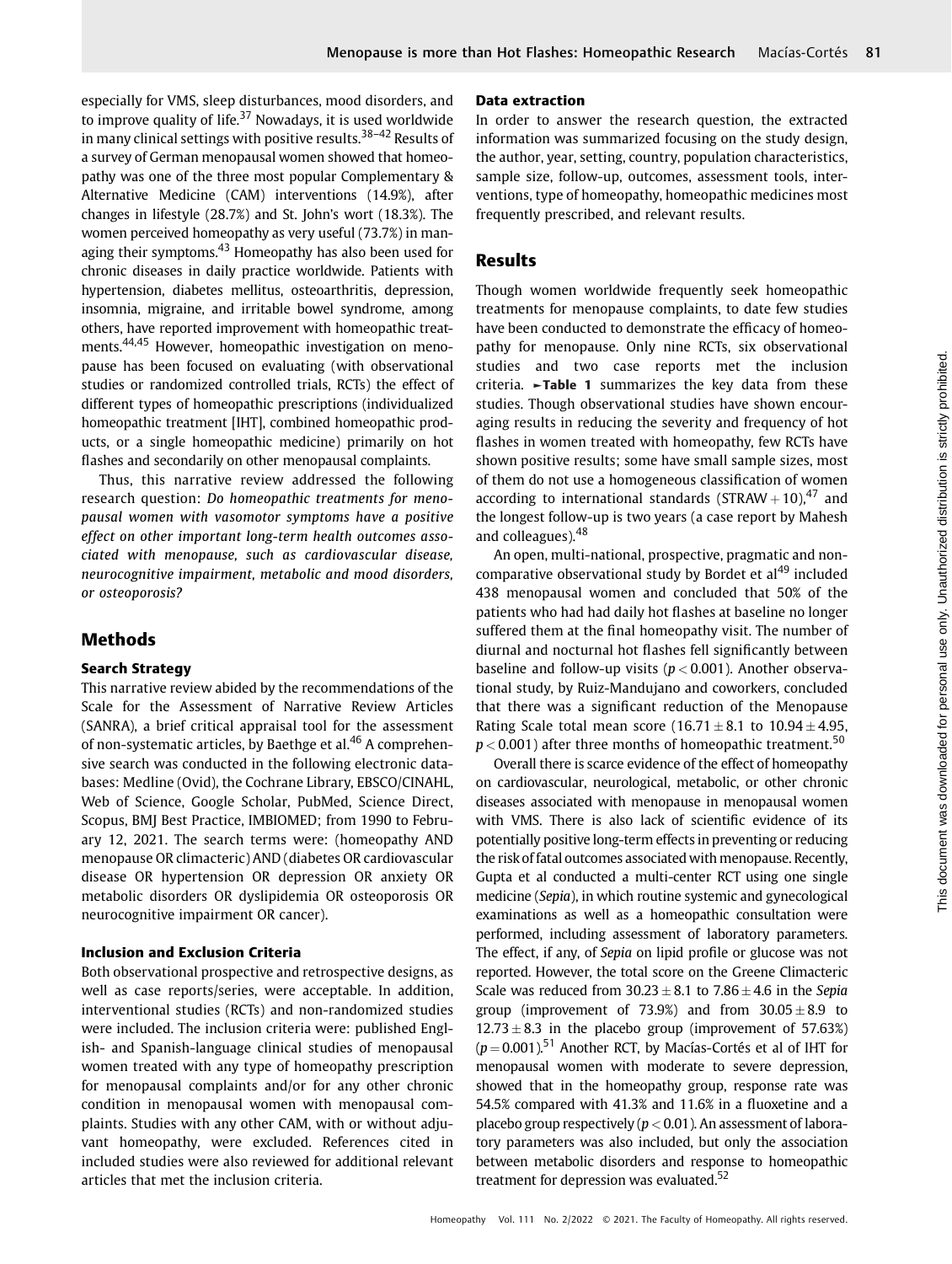| ׇ֚֚֡֬<br> <br> <br> <br> <br> |
|-------------------------------|
|                               |
| 7                             |

| Results                                                            |                                                     | general health score in both homeopathy<br>A statistically significant improvement in<br>positive trend in the single remedy group<br>during the first three months of the study<br>Positive trend toward a lower KMI score in<br>groups ( $p < 0.05$ ) on the SF-36 after one<br>the single remedy group compared with<br>placebo in all subjects ( $p$ = 0.1). No<br>No differences in FSH level before or after<br>outcome measure among groups, but a<br>No significant difference in the primary<br>differences among groups in the<br>individual symptoms of the KMI.<br>treatment.<br>$(p = 0.1)$ . | Some evidence of an interaction between<br>time of follow-up and trial arm for overall<br>Both groups showed large and clinically<br>follow-up visits, whereas placebo group<br>health (EORTC) $(p = 0.03)$ : homeopathy<br>$p = 0.17$ and $-0.4$ , 95% CI $-0.9$ to 0.1,<br>No evidence of a difference between<br>difference: $-0.4$ , 95% Cl $-1.0$ to 0.2,<br>outcomes: MYMOP activities of daily<br>important improvements over time.<br>group continued to increase at both<br>living and profile scores (adjusted<br>groups for primary or secondary<br>$p = 0.13$ , respectively).<br>decreased. |
|--------------------------------------------------------------------|-----------------------------------------------------|------------------------------------------------------------------------------------------------------------------------------------------------------------------------------------------------------------------------------------------------------------------------------------------------------------------------------------------------------------------------------------------------------------------------------------------------------------------------------------------------------------------------------------------------------------------------------------------------------------|----------------------------------------------------------------------------------------------------------------------------------------------------------------------------------------------------------------------------------------------------------------------------------------------------------------------------------------------------------------------------------------------------------------------------------------------------------------------------------------------------------------------------------------------------------------------------------------------------------|
|                                                                    |                                                     | year.                                                                                                                                                                                                                                                                                                                                                                                                                                                                                                                                                                                                      |                                                                                                                                                                                                                                                                                                                                                                                                                                                                                                                                                                                                          |
| Interventions, type of<br>homeopathy &<br>homeopathic<br>medicines |                                                     | medicine, homeopathic<br>Sanguinaria canadensis<br>combination medicine<br>3X, Lachesis 12X, Amyl<br>nitrate 3X) or placebo.<br>homeopathic single<br>Individualized                                                                                                                                                                                                                                                                                                                                                                                                                                       | CH or LM potencies or<br>muriaticum, Belladona<br>homeopathy using<br>Carcinosin, Natrum<br>Sulphur, Sepia,<br>Individualized<br>and Arnica.<br>placebo.                                                                                                                                                                                                                                                                                                                                                                                                                                                 |
| assessment tools<br>Outcomes &                                     |                                                     | Hot flash severity score.<br>1. Total number of hot<br>2. KMI.<br>3. SF-26 Quality of Life<br>Secondary outcomes:<br>Primary outcome:<br>4. FSH level.<br>flashes.<br>Score.<br>KMI.                                                                                                                                                                                                                                                                                                                                                                                                                       | 3. EORTC QLQ-C30; plus<br>Secondary outcomes:<br>Activity and profile<br>Primary outcomes:<br>scores of MYMOP.<br>breast module.<br>1. Daily hot flash<br>frequency and<br>Questionnaire.<br>2. Menopausal<br>Symptom<br>severity.<br>CHHOS.<br>4. HADS.<br>5. FAQ.<br>6. GHHOS                                                                                                                                                                                                                                                                                                                          |
| Study design & follow-up                                           |                                                     | trial.<br>Every two months for one<br>Randomized, double-<br>blind, placebo-controlled                                                                                                                                                                                                                                                                                                                                                                                                                                                                                                                     | aseline and four visits at<br>lacebo-controlled study.<br>Pilot double-blinded,<br>  placebo-controlled stu<br>  Baseline and four visit<br>  4-week intervals (16<br>reeks).<br>$\geq$                                                                                                                                                                                                                                                                                                                                                                                                                  |
| Population characteristics &<br>sample size                        | RANDOMIZED, DOUBLE-BLIND, PLACEBO-CONTROLLED TRIALS | remission, ≥3 flashes per day for<br>History of breast cancer in<br>the previous month.<br>$n = 83$                                                                                                                                                                                                                                                                                                                                                                                                                                                                                                        | in breast-cancer survivors (>>3 hot<br>Symptoms of estrogen withdrawal<br>flashes per day); not taking HRT;<br>no severe concurrent illnesses.<br>$n = 53$                                                                                                                                                                                                                                                                                                                                                                                                                                               |
| Author, year, setting &<br>country.                                |                                                     | Private medical clinic,<br>Jacobs et al, 2005. <sup>56</sup><br>Seattle, USA.                                                                                                                                                                                                                                                                                                                                                                                                                                                                                                                              | Glasgow Homeopathic<br>department of the<br>Thompson et al,<br>2005. <sup>79</sup><br>The outpatient<br>Hospital, UK                                                                                                                                                                                                                                                                                                                                                                                                                                                                                     |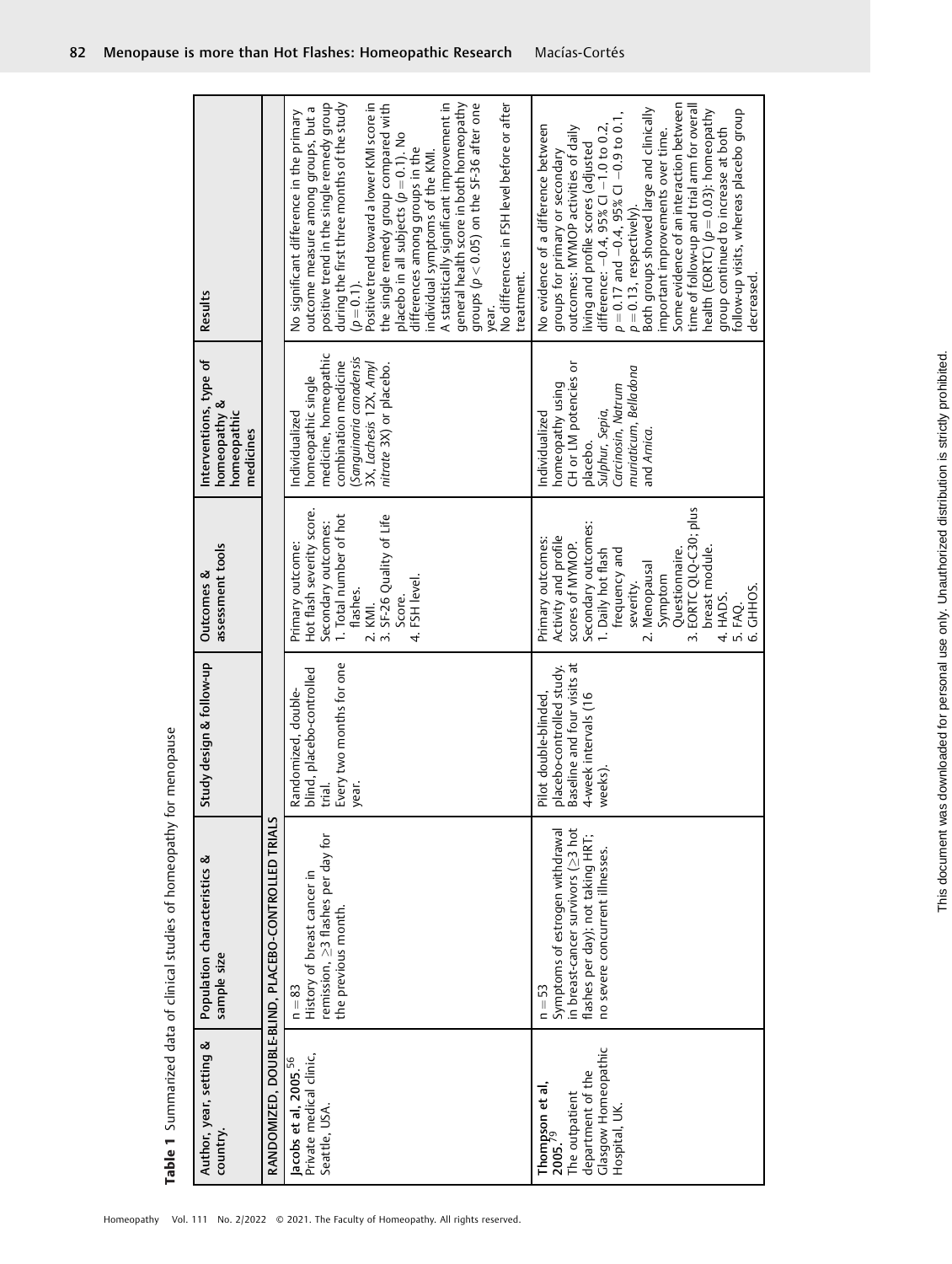| í      |
|--------|
| ī<br>۳ |
|        |
|        |
|        |

| MRS II score $\geq$ 3, normal Pap<br>$n = 102$<br>von Hagens et al,<br>2012. <sup>58</sup>                                                                                                                                                |                                     | Study design & follow-up                                                                                  | assessment tools<br>Outcomes &                                                                                                                                                                                                                                                                       | Interventions, type of<br>homeopathy &<br>homeopathic<br>medicines                                                                                                                                                                                                                                      | Results                                                                                                                                                                                                                                                                                                                                                                                                                                                                                                                                                                                                                                                                                                                                                                                                                                                                                                     |
|-------------------------------------------------------------------------------------------------------------------------------------------------------------------------------------------------------------------------------------------|-------------------------------------|-----------------------------------------------------------------------------------------------------------|------------------------------------------------------------------------------------------------------------------------------------------------------------------------------------------------------------------------------------------------------------------------------------------------------|---------------------------------------------------------------------------------------------------------------------------------------------------------------------------------------------------------------------------------------------------------------------------------------------------------|-------------------------------------------------------------------------------------------------------------------------------------------------------------------------------------------------------------------------------------------------------------------------------------------------------------------------------------------------------------------------------------------------------------------------------------------------------------------------------------------------------------------------------------------------------------------------------------------------------------------------------------------------------------------------------------------------------------------------------------------------------------------------------------------------------------------------------------------------------------------------------------------------------------|
| chemotherapy, or endocrine<br>smear, no prior HRT or CAM<br>treatment, or past surgery,<br>therapy for cancer.<br>Hospital, Heidelberg,<br>University Women's<br>Germany                                                                  |                                     | controlled, double-blind,<br>Twelve and twenty-four<br>Randomized, placebo-<br>three-arm study.<br>weeks. | Change in total score of<br>Changes in the somatic,<br>MRS II from baseline to<br>groups 1 and 3 taking<br>Secondary outcomes:<br>12 weeks, comparing<br>patients pooled from<br>remedy with group 2<br>receiving placebo.<br>psychological and<br>genitourinary sub-<br>Primary outcome:<br>scores. | remedy (R) and placebo<br>anthroposophic remedy<br>D5, Ovaria bovis GL D4)<br>(Apis regina tota GLD4,<br>placebo (12 weeks) in<br>Argentum metallicum<br>(P). Croup 1 R/R/P;<br>$(2 \times 12$ weeks) and<br>$3 \times 10$ globuli daily<br>different orders of<br>$2: P/R/R$ ; $3: R/P/R$<br>A complex | relevance, whereas almost no decrease of<br>symptoms after three periods was seen in<br>$-7.5$ to $-2.5$ ) and Group 2 (P/R/R) ( $-5.9$ ,<br>Total reduction of symptoms after three<br>periods in Group 1 (R/R/P) (-5.0, 95% CI<br>placebo (total score MRS II: -1.4, 95% CI<br>compared with previous periods did not<br>$-2.8$ to 0 vs $-2.3$ , 95% Cl $-4.4$ to $-0.3$<br>consecutive weeks did not reach clinical<br>(defined as reduction in MRS II $\ge -3.5$ ).<br>Reduction of symptoms after 12 weeks<br>12 weeks between R and P or between<br>groups after the 2 <sup>nd</sup> or 3 <sup>rd</sup> period<br>Comparison of secondary outcomes at<br>Group 3 (R/P/R) (-0.5, 95% CI -2.9 to<br>$95\%$ CI $-8.7$ to $-3.1$ ) reached clinical<br>$p = 0.441$ ), with no clinical relevance<br>did not differ between remedy and<br>differ. Treatment with R for 24<br>relevance either.<br><u>ີ</u> |
| Menopause for <24 months and<br>other treatment for hot flashes.<br>>5 hot flashes per day, with a<br>significant negative effect on<br>$n = 108$<br>35 private outpatient<br>gynecological clinics,<br>Colau et al, $2012.59$<br>France. | quality of life; with no HRT or any | Multicenter, randomized,<br>double-blind, placebo-<br>controlled study.<br>Twelve weeks.                  | Morisky-Green score.<br>3. Effect of hot flashes<br>on professional and<br>Secondary outcomes:<br>Primary outcome:<br>personal life. <sup>a</sup><br>1. HFRDIS.<br>2. MRS.<br>Ϋ́<br>Έ<br>4.                                                                                                          | tablets (Actea racemosa<br>4C, Arnica montana 4C,<br>Glonoinum 4C, Lachesis<br>Sanguinaria canadensis<br>4C), 2 to 4 tablets per<br>BRN-01 (Acthéane®)<br>day, vs identical<br>mutus 5C and<br>placebos.                                                                                                | differ significantly between groups<br>(5.1 $\pm$ 5.9 [95% Cl, 3.1 to 7.2]) for BRN-01,<br>HFRDIS and MRS score in each group after<br>placebo over twelve weeks $(88.2 \pm 6.5$ vs<br>107 $\pm$ 6.4; $p = 0.041$ ), which translates as<br>twelve weeks, but HFRDIS score was not<br>There was a significant reduction in the<br>assessed as area under the curve (AUC)<br>significantly lower in the BRN-01 group<br>than in the placebo group (2.3±1.9 vs<br>After twelve weeks, MRS score did not<br>Placebo group had poorer compliance<br>a decrease in HFS of 21.5% in favor of<br>significantly lower in BRN-01 group vs<br>vs 7.8 $\pm$ 9.5 [95% Cl, 4.7 to 10.8]) for<br>The global HFS over twelve weeks,<br>adjusted for baseline values, was<br>$2.8 \pm 2.4$ respectively, $p = 0.243$ )<br>women treated with BRN-01.<br>with treatment.<br>placebo.                                         |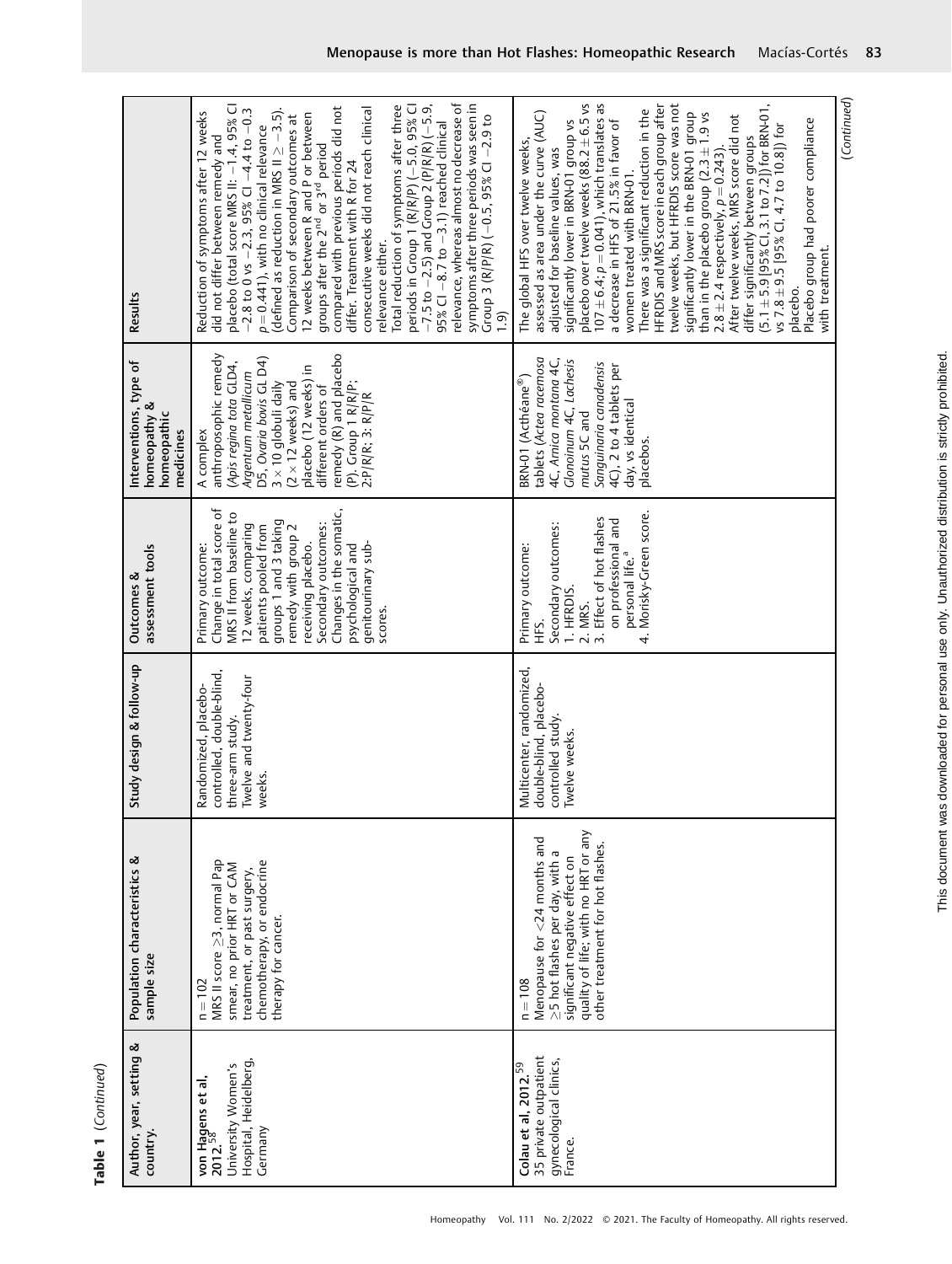| Author, year, setting &                                                              | Population characteristics &                                                                                                    | Study design & follow-up                                                                                       | Outcomes &                                                                                                                                                                                                                                | Interventions, type of                                                                                                                                                                                         | Results                                                                                                                                                                                                                                                                                                                                                                                                                                                                                                                                                                                                                                                                                                                                                                                                                                                |
|--------------------------------------------------------------------------------------|---------------------------------------------------------------------------------------------------------------------------------|----------------------------------------------------------------------------------------------------------------|-------------------------------------------------------------------------------------------------------------------------------------------------------------------------------------------------------------------------------------------|----------------------------------------------------------------------------------------------------------------------------------------------------------------------------------------------------------------|--------------------------------------------------------------------------------------------------------------------------------------------------------------------------------------------------------------------------------------------------------------------------------------------------------------------------------------------------------------------------------------------------------------------------------------------------------------------------------------------------------------------------------------------------------------------------------------------------------------------------------------------------------------------------------------------------------------------------------------------------------------------------------------------------------------------------------------------------------|
| country.                                                                             | sample size                                                                                                                     |                                                                                                                | assessment tools                                                                                                                                                                                                                          | homeopathy &<br>homeopathic<br>medicines                                                                                                                                                                       |                                                                                                                                                                                                                                                                                                                                                                                                                                                                                                                                                                                                                                                                                                                                                                                                                                                        |
| Macías-Cortés et al,<br>2017. <sup>52</sup><br>Hospital, Mexico.<br>Juarez of Mexico | moderate to severe depression,<br>with no prior treatment for<br>menopause or depression.<br>Menopausal women with<br>$n = 133$ | controlled, double-blind,<br>double-dummy, three-<br>Randomized, placebo-<br>Four and six weeks.<br>arm trial. | Laboratory parameters:<br>Hamilton Rating Scale<br>lipid profile, fasting<br>glucose, insulin,<br>for Depression.<br>glycosylated<br>hemoglobin.                                                                                          | amara, Nux vomica, and<br>fluoxetine or placebo.<br>Staphysagria, Ignatia<br>Natrum muriaticum,<br>Pulsatilla nigricans,<br>homeopathy or<br>Sepia officinalis,<br>Individualized<br>Lachesis trig,<br>Sulphur | resistance; 66.6% dyslipidemia and 39.3%<br>In homeopathy group response rate was<br>hypercholesterolemia, or hyperglycemia,<br>group [OR (95% Cl), 1.57 (0.46 to 5.32),<br>$\bar{p} = 0.467; 0.37 (0.003 to 1.11),$<br>$p = 0.059; 0.67 (0.16 to 2.7),$ $p = 0.579;$<br>$1.44 (0.43 to 4.75),$ $p = 0.545; 1.07 (0.3)$<br>to 3.76), $p = 0.907$ ; 0.93 (0.27 to 3.12),<br>54.5% vs 41.3% and 11.6% in fluoxetine<br>and non-response in the homeopathy<br>There was no statistically significant<br>hypercholesterolemia; 46.7% insulin<br>association between dyslipidemia,<br>overweight was 86.5%; 52.3% had<br>Overall prevalence of obesity and<br>and placebo groups respectively,<br>overweight, insulin resistance,<br>hypertriglyceridemia; 44.7%<br>$p = 0.910$ , respectively].<br>hypertriglyceridemia,<br>hyperglycemia.<br>$p < 0.01$ . |
| Macías-Cortés et al,<br>2018. <sup>42</sup><br>Hospital, Mexico.<br>Juarez of Mexico | moderate to severe depression,<br>with no prior treatment for<br>menopause or depression.<br>Menopausal women with<br>$n = 133$ | controlled, double-blind,<br>Randomized, placebo-<br>double-dummy, three-<br>Four and six weeks.<br>arm trial. | they have or do not have<br>Four questions asking if<br>sexual abuse, domestic<br>Hamilton Rating Scale<br>for Depression. <sup>b</sup><br>history of depression,<br>dissatisfaction at any<br>violence or marital<br>time in their life. | amara, Nux vomica, and<br>fluoxetine or placebo.<br>Staphysagria, Ignatia<br>Natrum muriaticum,<br>Pulsatilla nigricans,<br>homeopathy or<br>Sepia officinalis,<br>Individualized<br>Lachesis trig,<br>Sulphur | dissatisfaction, history of depression, and<br>disatisfaction [OR (95% CI), 8.61 (2.85 to<br>25.99), $p < 0.001$ ], history of depression<br>[OR (95% CI), 9.01 (2.98 to 27.20),<br>adjusting for sexual abuse [OR (95% Cl),<br>response to depression treatment after<br>response to depression treatment after<br>statistically significant association with<br>statistically significant association with<br>domestic violence [OR (95% Cl), 10.30<br>p < 0.001].<br>Fluoxetine versus placebo also had a<br>$(3.24 \text{ to } 32.76), p < 0.001$ , marital<br>Homeopathy versus placebo had a<br>adjusting for sexual abuse, marital<br>11.07 (3.22 to 37.96), $p < 0.001$ ],<br>domestic violence.                                                                                                                                               |

I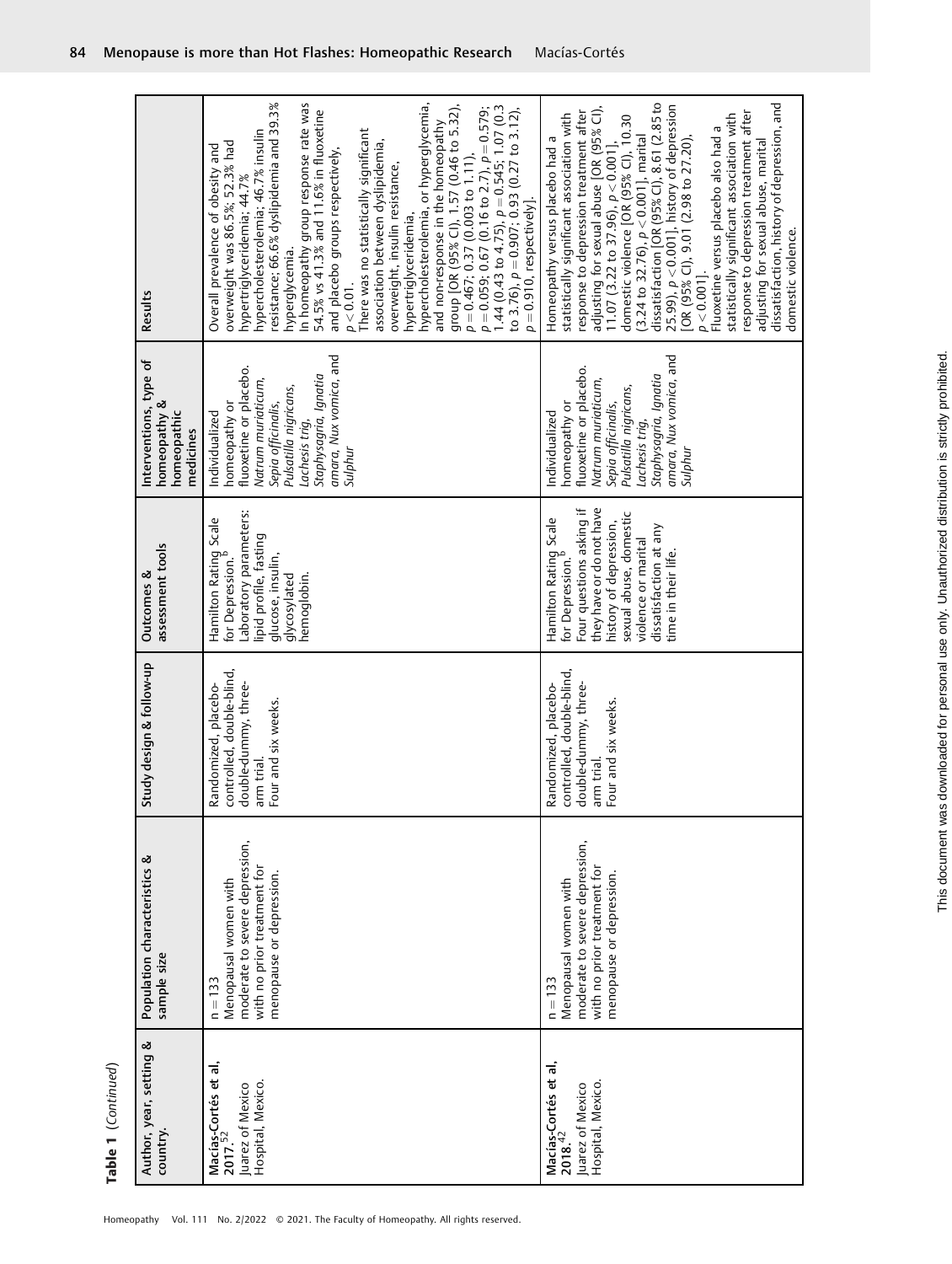| Results                                                            | points, $p = 0.756$ ) and a relative decrease<br>HFS was reduced for 75% of the patients<br>(homeopathy) vs 74% (placebo) at week 4<br>No statistical difference was observed in<br>$p = 0.77$ ), nor relative risk of 28%. vs 25%,<br>week 4 (homeopathy group, –2.9 [16.9–<br>16.5]; placebo, –2.5 [–21.8–19.4]<br>group vs 68% in placebo group at week 4,<br>No statistical difference was observed in<br>placebo group (ρ = 0.323).<br>HFS decreased for 75% in homeopathy<br>in homeopathy group and 68% in the<br>(homeopathy $-17\%$ ; placebo $-15\%$ ,<br>the median (range) HFS variation at<br>respectively 72% vs 74% of patients<br>placebo -3.3 [-30.4-17.7] points,<br>QoL was stable or improved in 72%<br>(homeopathy -3.9 [-27.3-17.3];<br>median HFS variation at week 8<br>QoL was stable or improved for<br>$(p = 0.47)$ at week 4.<br>respectively<br>$p = 0.629$ .<br>$(p = 0.47)$ . | the intensity of the secondary symptoms<br>( $p = 0.001$ ) and improved level of activity<br>Treatment response (reduction of at least<br>The effect of Capsicum frutescens on the<br>MYMOP was superior to that of placebo<br>$(p = 0.025)$ and well-being $(p = 0.008)$ .<br>Capsicum frutescens vs placebo reduced<br>three MYMOP categories) was 0R 2.78<br>(95% Cl, 0.77 to 10.05, $p = 0.20$ ).<br>intensity of hot flashes assessed by<br>over the 4 weeks of treatment<br>$(p < 0.001)$ . |
|--------------------------------------------------------------------|--------------------------------------------------------------------------------------------------------------------------------------------------------------------------------------------------------------------------------------------------------------------------------------------------------------------------------------------------------------------------------------------------------------------------------------------------------------------------------------------------------------------------------------------------------------------------------------------------------------------------------------------------------------------------------------------------------------------------------------------------------------------------------------------------------------------------------------------------------------------------------------------------------------|---------------------------------------------------------------------------------------------------------------------------------------------------------------------------------------------------------------------------------------------------------------------------------------------------------------------------------------------------------------------------------------------------------------------------------------------------------------------------------------------------|
| Interventions, type of<br>homeopathy &<br>homeopathic<br>medicines | montana 4C, Glonoinum<br>Sanguinaria canadensis<br>4C, Lachesis mutus 5C,<br>racemosa 4C, Arnica<br>Acthéane® (Actea<br>4C) vs placebo.                                                                                                                                                                                                                                                                                                                                                                                                                                                                                                                                                                                                                                                                                                                                                                      | mouth, three times/day,<br>for 4 weeks, and then<br>Capsicum frutescens L.<br>medicine for another<br>placebo: 5 drops, by<br>(Malagueta) 30C vs<br>stop taking the<br>4 weeks.                                                                                                                                                                                                                                                                                                                   |
| assessment tools<br>Outcomes &                                     | 1. HFS change at week<br>HFS change at week 4.<br>Secondary outcomes:<br>2. Compliance and<br>Primary outcome:<br>Quality of life:<br>Satisfaction. <sup>c</sup><br>tolerance.<br>HFRDIS.<br>$\ddot{ }$<br>4.                                                                                                                                                                                                                                                                                                                                                                                                                                                                                                                                                                                                                                                                                                | well-being measured<br>Intensity of hot flashes<br>1. Level of activity and<br>measured by MYMOP.<br>Secondary outcomes:<br>questionnaire at<br>Primary outcome:<br>2. Menopausal<br>by MYMOP.<br>Vasomotor<br>Symptoms<br>baseline.                                                                                                                                                                                                                                                              |
| Study design & follow-up                                           | controlled, phase III study<br>(2 to 4-week run-in period<br>Multicenter, randomized,<br>before randomization).<br>double-blind, placebo-<br>Four and eight weeks.                                                                                                                                                                                                                                                                                                                                                                                                                                                                                                                                                                                                                                                                                                                                           | controlled, double-blind,<br>Baseline, and after one,<br>Randomized, placebo-<br>two, four and eight<br>phase-2 trial<br>weeks.                                                                                                                                                                                                                                                                                                                                                                   |
| Population characteristics &<br>sample size                        | therapy, with no chemotherapy or<br>1 month with adjuvant endocrine<br>breast cancer, treated for at least<br>≥18 years old, non-metastatic<br>radiotherapy.<br>$n = 138$                                                                                                                                                                                                                                                                                                                                                                                                                                                                                                                                                                                                                                                                                                                                    | menopause within the previous<br>Hot flashes as major complaint;<br>not receiving any treatment for<br>6 months.<br>$n = 40$                                                                                                                                                                                                                                                                                                                                                                      |
| Author, year, setting &<br>country.                                | five hospitals and one<br>Heudel et al, 2018. <sup>57</sup><br>Three cancer centers,<br>private clinic, France                                                                                                                                                                                                                                                                                                                                                                                                                                                                                                                                                                                                                                                                                                                                                                                               | Andrade et al, 2019. $47$<br>A private outpatient<br>clinic, Brazil.                                                                                                                                                                                                                                                                                                                                                                                                                              |

(Continued)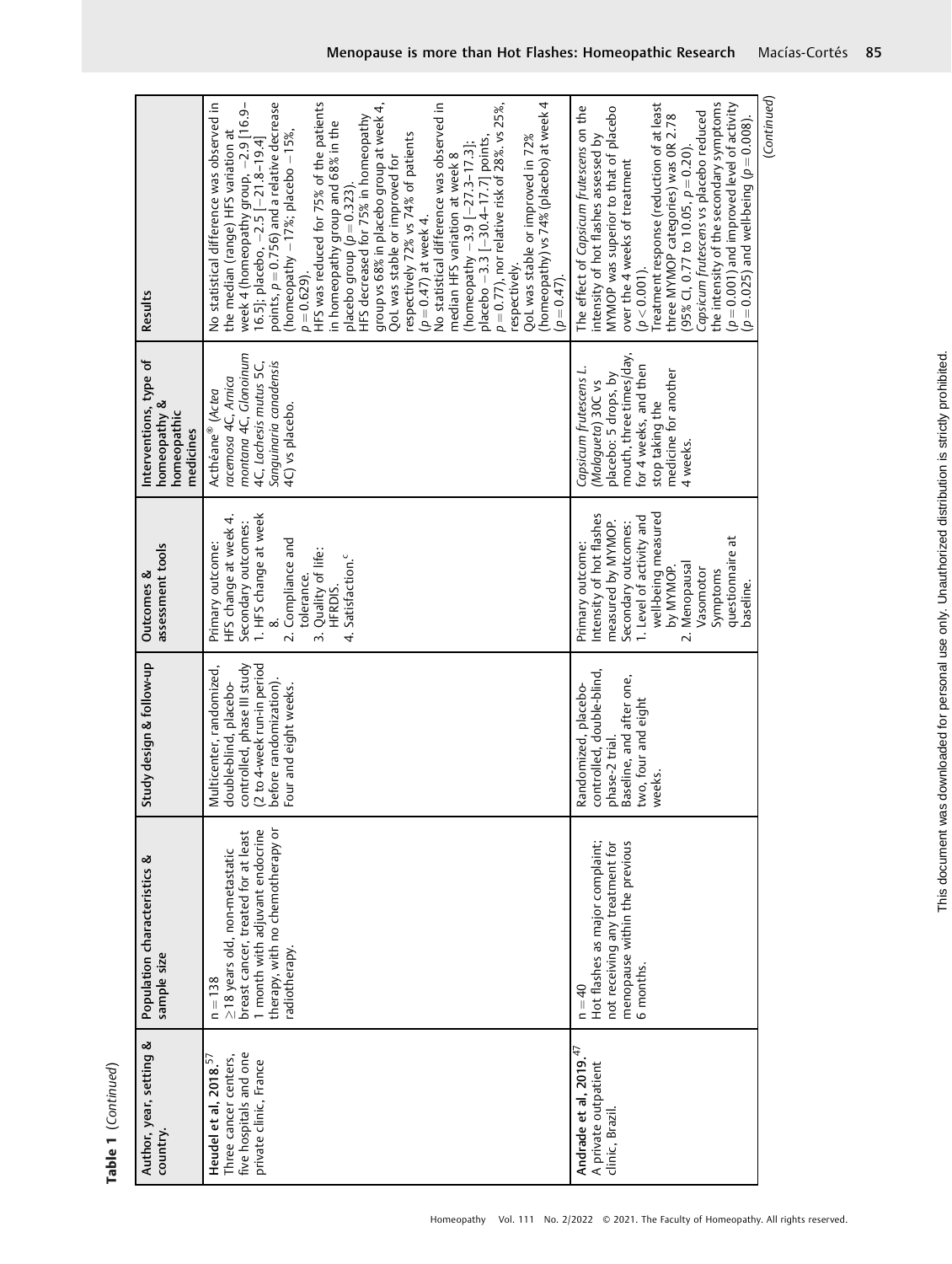| Results                                                            | (31.8%), decreased sexual desire (31.8%),<br>placebo at baseline and $62.43 \pm 7.71$ for<br>(75%), irritability (59%), anxiety (36.4%),<br>30.23 $\pm$ 8.1 to 7.86 $\pm$ 4.6 in Sepia group<br>Sepia group vs $63.48 \pm 7.53$ for placebo<br>indifference (54.5%), weeping tendency<br>The most frequent symptoms on which<br>The total UQOL score was 59.09 $\pm$ 7.74<br>decreased sleep (48.9%) and weakness<br>Sepia was prescribed were hot flashes<br>$30.05 \pm 8.9$ to $12.73 \pm 8.3$ in placebo<br>Total score of GCS was reduced from<br>for Sepia group vs $57.39 \pm 7.80$ for<br>(improvement of 73.9%) and from<br>group (improvement of 57.63%)<br>group after treatment.<br>$(p = 0.001)$<br>$(41\%)$ . |                                          | The mean change in Hot Flash Frequency<br>Group; $GCS$ , $-1.95 \pm 7.16$ vs $1.83 \pm 6.19$ ;<br>$-0.22 \pm 1.48$ in Offer Group vs No Offer<br>severity score was $-6.89 \pm 13.7$ in Offer<br>outcome between the Offer and the No<br>which compromised any comparison of<br>though the majority of the data for all<br>Offer control group (16.58 $\pm$ 15.18 vs<br>Group vs $-1.16 \pm 3.9$ in the No Offer<br>$8.30 \pm 5.74$ respectively) at baseline,<br>$-0.5 \pm 1.25$ vs $0.09 \pm 0.90$ ; MYMOP<br>There was variability of the primary<br>clinical outcomes between groups,<br>measures were in the direction of<br>MYMOP primary symptom score,<br>wellbeing score, 0.05 ± 1.51 vs<br>favoring the Offer Group.<br>Group respectively. |
|--------------------------------------------------------------------|----------------------------------------------------------------------------------------------------------------------------------------------------------------------------------------------------------------------------------------------------------------------------------------------------------------------------------------------------------------------------------------------------------------------------------------------------------------------------------------------------------------------------------------------------------------------------------------------------------------------------------------------------------------------------------------------------------------------------|------------------------------------------|-------------------------------------------------------------------------------------------------------------------------------------------------------------------------------------------------------------------------------------------------------------------------------------------------------------------------------------------------------------------------------------------------------------------------------------------------------------------------------------------------------------------------------------------------------------------------------------------------------------------------------------------------------------------------------------------------------------------------------------------------------|
| Interventions, type of<br>homeopathy &<br>homeopathic<br>medicines | corresponding to Sepia,<br>homeopathic medicine<br>prescribed in 200C or<br>identical placebo at<br>monthly interval.<br>in patients with<br>symptoms<br>One single                                                                                                                                                                                                                                                                                                                                                                                                                                                                                                                                                        |                                          | prescriptions were to be<br>taken twice daily every<br>were a one-off single<br>dose whereas other<br>Some prescriptions<br>Sepia officinalis and<br>Lachesis mutus.<br>Individualized<br>nomeopathy.<br>Offer Group:<br>خ<br>Ə                                                                                                                                                                                                                                                                                                                                                                                                                                                                                                                       |
| assessment tools<br>Outcomes &                                     | function tests; urine and<br>glucose; lipid profile;<br>Haemogram; fasting<br>Secondary outcome:<br>gynaecological and<br>Ultrasonography of<br>Primary outcome:<br>Papanicolaou test<br>Routine systemic,<br>whole abdomen<br>kidney and liver<br>mammography.<br>consultations.<br>homeopathic<br>UQOL scale.<br>stool tests.<br>smear and<br>GS.                                                                                                                                                                                                                                                                                                                                                                        |                                          | Hot Flash Frequency and<br>6. Visits to GP surgery.<br>7. Visits to other health<br>Medication Change<br>Secondary outcomes:<br>Cost effectiveness:<br>Visits to hospital<br>Primary outcome:<br>Questionnaire.<br>Days off work.<br>professionals.<br>Severity Scale.<br>2. MYMOP.<br>EQ-5D.<br>l GS.<br>$\ddot{ }$<br>n.<br>$\dot{\infty}$<br>4.                                                                                                                                                                                                                                                                                                                                                                                                    |
| Study design & follow-up                                           | Multicenter, randomized,<br>Baseline and each month<br>double-blind placebo-<br>controlled study.<br>or six months.                                                                                                                                                                                                                                                                                                                                                                                                                                                                                                                                                                                                        |                                          | Partial pilot of the cohort<br>nultiple RCT (cmRCT)<br>hirty-six weeks.                                                                                                                                                                                                                                                                                                                                                                                                                                                                                                                                                                                                                                                                               |
| Population characteristics &<br>sample size                        | With menopausal symptoms for at<br>for Sepia; withdrawal of HRT for at<br>least one month; with indications<br>least two months.<br>$n = 88$                                                                                                                                                                                                                                                                                                                                                                                                                                                                                                                                                                               |                                          | >14 hot flashes/night sweats per<br>suppressants, chemotherapy or<br>homeopathic treatment.<br>week, no HRT, immune-<br>Hot flash cohort<br>$(n = 48).$                                                                                                                                                                                                                                                                                                                                                                                                                                                                                                                                                                                               |
| Author, year, setting &<br>country.                                | Four research centres of<br>the Central Council for<br>Gupta et al, 2019. <sup>51</sup><br>Homeopathy, India.<br>Research in                                                                                                                                                                                                                                                                                                                                                                                                                                                                                                                                                                                               | PARTIAL PILOT OF THE COHORT MULTIPLE RCT | Menopause Clinic, UK.<br>Relton et al, $2012.62$<br>Sheffield NHS                                                                                                                                                                                                                                                                                                                                                                                                                                                                                                                                                                                                                                                                                     |

Г

This document was downloaded for personal use only. Unauthorized distribution is strictly prohibited. This document was downloaded for personal use only. Unauthorized distribution is strictly prohibited.

Table 1 (Continued) Table 1 (Continued)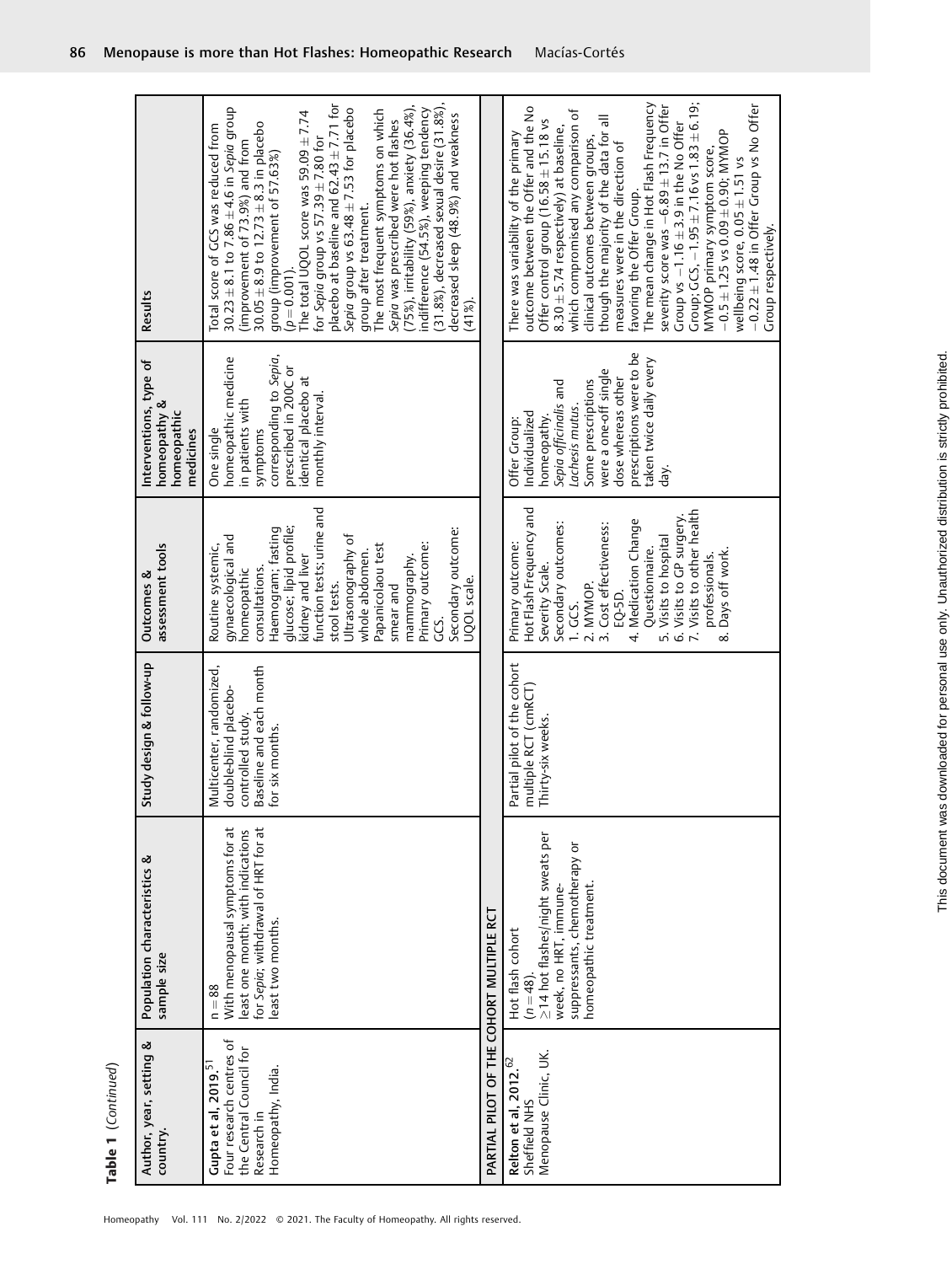| ļ<br>j<br>י ומו<br>$\frac{1}{2}$ |  |
|----------------------------------|--|
| ä<br>r                           |  |

| (Continued)<br>Greatest clinical benefit for headaches,<br>locomotor symptoms and sleeping<br>wellbeing and 2.0 for vasomotor<br>tiredness, vasomotor symptoms,<br>symptoms.<br>difficulties.                                                                                                                                                                                                                                                |
|----------------------------------------------------------------------------------------------------------------------------------------------------------------------------------------------------------------------------------------------------------------------------------------------------------------------------------------------------------------------------------------------------------------------------------------------|
| The mean decrease (improvement) in the<br>score for their primary symptom was 2.0<br>Average MYMOP score change of 1.5 for<br>(95%Cl, 1.64 to 2.43, $p < 0.005$ ).<br>Overall improvement: 80%.                                                                                                                                                                                                                                              |
| Homeopathic approach: 67% regarded as<br>Improvements in EORTC QLQ-C30 score.<br>Significant improvements in HADS score<br>helpful, very helpful or extremely helpful<br>Significant improvements in symptom<br>in anxiety ( $p = 0.013$ ) and depression<br>Satisfaction with the treatment: 90%<br>scores and in the primary outcome<br>rated their satisfaction as $\geq$ 7.<br>for their symptoms.<br>$(p = 0.039)$ .<br>$(p < 0.001)$ . |
| 'cancer, tamoxifen' groups respectively).<br>Improvement in severity and frequency<br>of hot flashes (73%, 86% and 77% in the<br>'no cancer', 'cancer, no tamoxifen' and<br>consultation and only one person felt<br>Overall, 45% felt much better at final<br>much worse.                                                                                                                                                                   |
|                                                                                                                                                                                                                                                                                                                                                                                                                                              |
| severity of hot flashes $(p = 0.01)$ , vaginal<br>night sweats ( $p = 0.009$ ), and for the total<br>difference in favor of homeopathy for<br>In phase B, a statistically significant<br>In the pilot study (phase A) a mean<br>$2.27 \pm 0.59$ , and a reduction in the<br>dryness ( $p = 0.027$ ), and headache<br>reduction in the total score of<br>score ( $p = 0.018$ ).<br>$(p=0.015)$ .                                              |
|                                                                                                                                                                                                                                                                                                                                                                                                                                              |
| Results                                                                                                                                                                                                                                                                                                                                                                                                                                      |

Homeopathy Vol. 111 No. 2/2022 © 2021. The Faculty of Homeopathy. All rights reserved.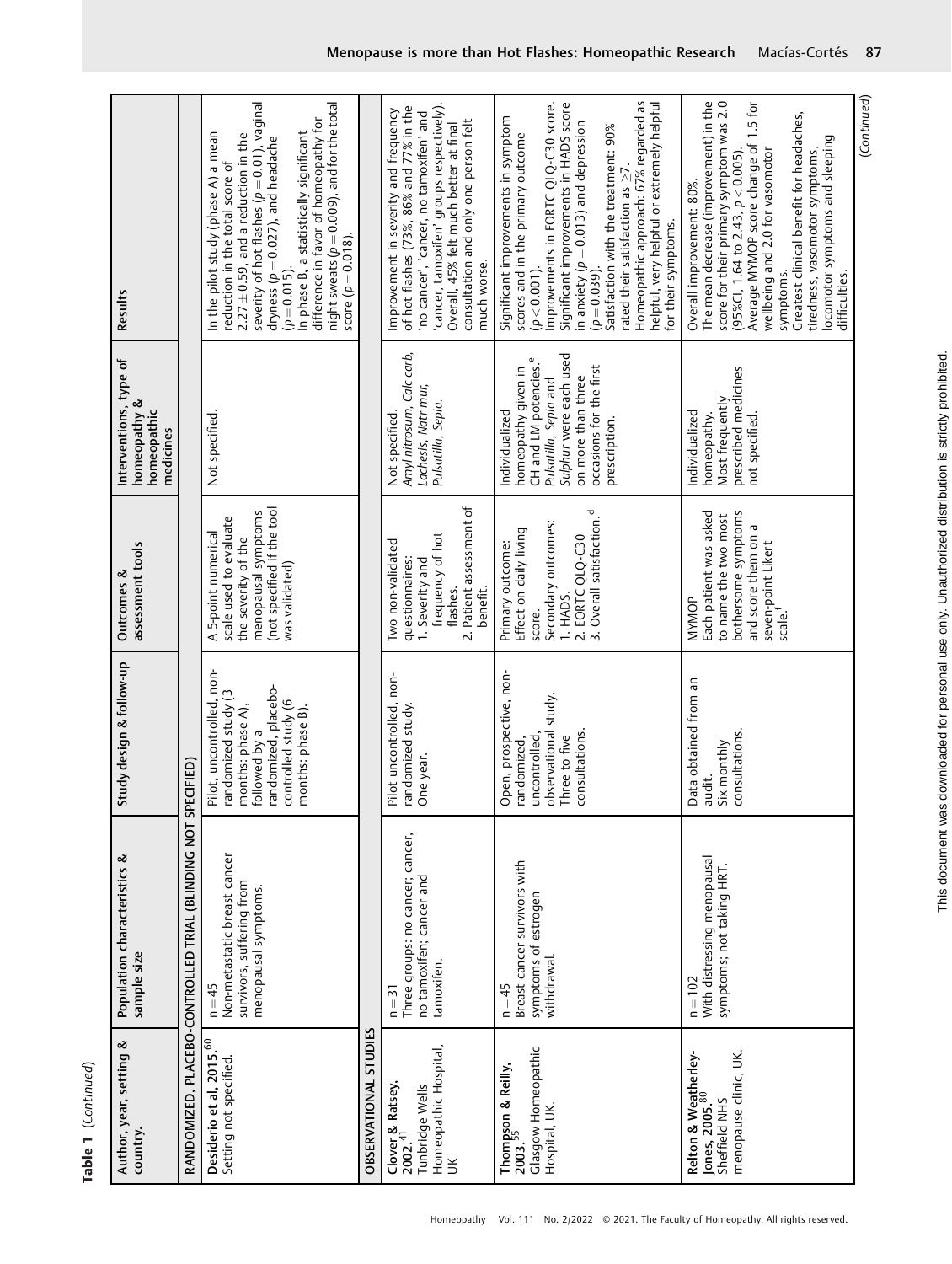| Author, year, setting &<br>country.                                                                                                              | Population characteristics &<br>sample size                                                                                                                            | Study design & follow-up                                                                                                                                   | assessment tools<br>Outcomes &                                                                                                                                                                                                                                                    | Interventions, type of<br>homeopathy &<br>homeopathic<br>medicines                                                                                                                                  | Results                                                                                                                                                                                                                                                                                                                                                                                                                                                                                                                                                                                                                                                                                                                                                                                                                |
|--------------------------------------------------------------------------------------------------------------------------------------------------|------------------------------------------------------------------------------------------------------------------------------------------------------------------------|------------------------------------------------------------------------------------------------------------------------------------------------------------|-----------------------------------------------------------------------------------------------------------------------------------------------------------------------------------------------------------------------------------------------------------------------------------|-----------------------------------------------------------------------------------------------------------------------------------------------------------------------------------------------------|------------------------------------------------------------------------------------------------------------------------------------------------------------------------------------------------------------------------------------------------------------------------------------------------------------------------------------------------------------------------------------------------------------------------------------------------------------------------------------------------------------------------------------------------------------------------------------------------------------------------------------------------------------------------------------------------------------------------------------------------------------------------------------------------------------------------|
| Bulgaria, Portugal, Italy<br>Tunisia, Brazil, Poland,<br>Q<br>4<br>Bordet et al, 2008.<br>99 physicians in 8<br>countries: France,<br>& Morocco. | Established menopause, with hot<br>flashes; not taking homeopathic<br>treatment or HRT or raloxifene.<br>$n = 438$                                                     | prospective, pragmatic<br>  and non-comparative<br>  observational study.<br>  Two to six months.<br>Open, multi-national,                                 | 2. Diurnal and nocturnal<br>Clinical condition at<br>suffered from daily<br>Non-validated scales.<br>1. Clinical condition a<br>frequency of hot<br>flashes. <sup>h</sup><br>4. Quality of life.<br>3. Percentage of<br>patients who<br>hot flashes.<br>final visit. <sup>9</sup> | Medications were given<br>sequentially depending<br>officinalis, Sanguinaria<br>canadensis, Sulphur.<br>on the physician's<br>simultaneously or<br>Belladona, Sepia<br>Lachesis mutus,<br>practice. | The number of diumal and nocturnal hot<br>Fifty percent of the patients with daily hot<br>flashes fell significantly between baseline<br>experienced 0 to 5, 6 to 10 and $>$ 10 hot<br>experienced 0 to 5, 6 to 10 and $>$ 10 hot<br>At baseline, 46%, 38% and 16% of patients<br>At baseline, 69%, 23% and 8% of patients,<br>flashes per night, respectively, compared<br>Discomfort decreased from $6.1 \pm 2.3$ to<br>flashes per day, respectively, compared<br>flashes at baseline no longer suffered<br>$2.5 \pm 2.0$ ( $p < 0.001$ ); disturbance to<br>with 90%, 8% and 2% at final visit.<br>with 93%, 5% and 1% at final visit.<br>sleep decreased from $6.2 \pm 2.6$ to<br>and follow-up visits $(p < 0.001)$ .<br>them at the final visit.<br>$2.4 \pm 2.3$ ( $p < 0.001$ ).                              |
| The outpatient services<br>Council for Research in<br>of six Units of Central<br>Nayak et al, 2011. <sup>53</sup><br>Homeopathy, India.          | established menopause; no HRT or<br>history of cancer, or uncontrolled<br>Peri-menopause (FSH levels) or<br>chronic diseases (diabetes,<br>hypertension).<br>$n = 222$ | prospective,<br>observational study.<br>Every week (one month),<br>every two weeks (three<br>months), and monthly<br>(eight months).<br>Open, multicenter, | Levels of FSH and lipid<br>profile baseline and<br>after one year.<br>DDCYSS.                                                                                                                                                                                                     | using repertorization on<br>Sepia, Pulsatilla, Lachesis,<br>Sulphur, Calcarea carb,<br>homeopathy in 30C,<br>Lycopodium, Natrum<br>CARA software.<br>Individualized<br>mur.                         | The mean total score of DDCYSS reduced<br>$1.15 \pm 0.42$ , $1.22 \pm 0.42$ , $1.17 \pm 0.45$ and<br>significant changes in levels of FSH, HDL<br>respectively, at baseline, to $1.24 \pm 0.47$ ,<br>$1.79 \pm 0.78$ , $1.66 \pm 0.78$ and $1.3 \pm 0.46$ ,<br>decreased from $1.9 \pm 0.84$ , $1.89 \pm 0.84$ ,<br>All symptoms significantly improved at<br>depression and insomnia mean scores<br>Levels of cholesterol, triglycerides and<br>FSH level was reduced in 56% of the<br>$1.09 \pm 0.29$ , at the end of the study<br>$3.30 \pm 2.92$ at the end of the study<br>patients ( $p = 0.86$ ). There were no<br>Hot flashes, night sweats, anxiety,<br>from $14.1 \pm 4.79$ at baseline to<br>the final visit, except dysuria.<br>VLDL decreased significantly.<br>$(p=0.0001)$ .<br>$(p=0.0001)$<br>and LDL |

Homeopathy Vol. 111 No. 2/2022 © 2021. The Faculty of Homeopathy. All rights reserved.

Table 1 (Continued)

Table 1 (Continued)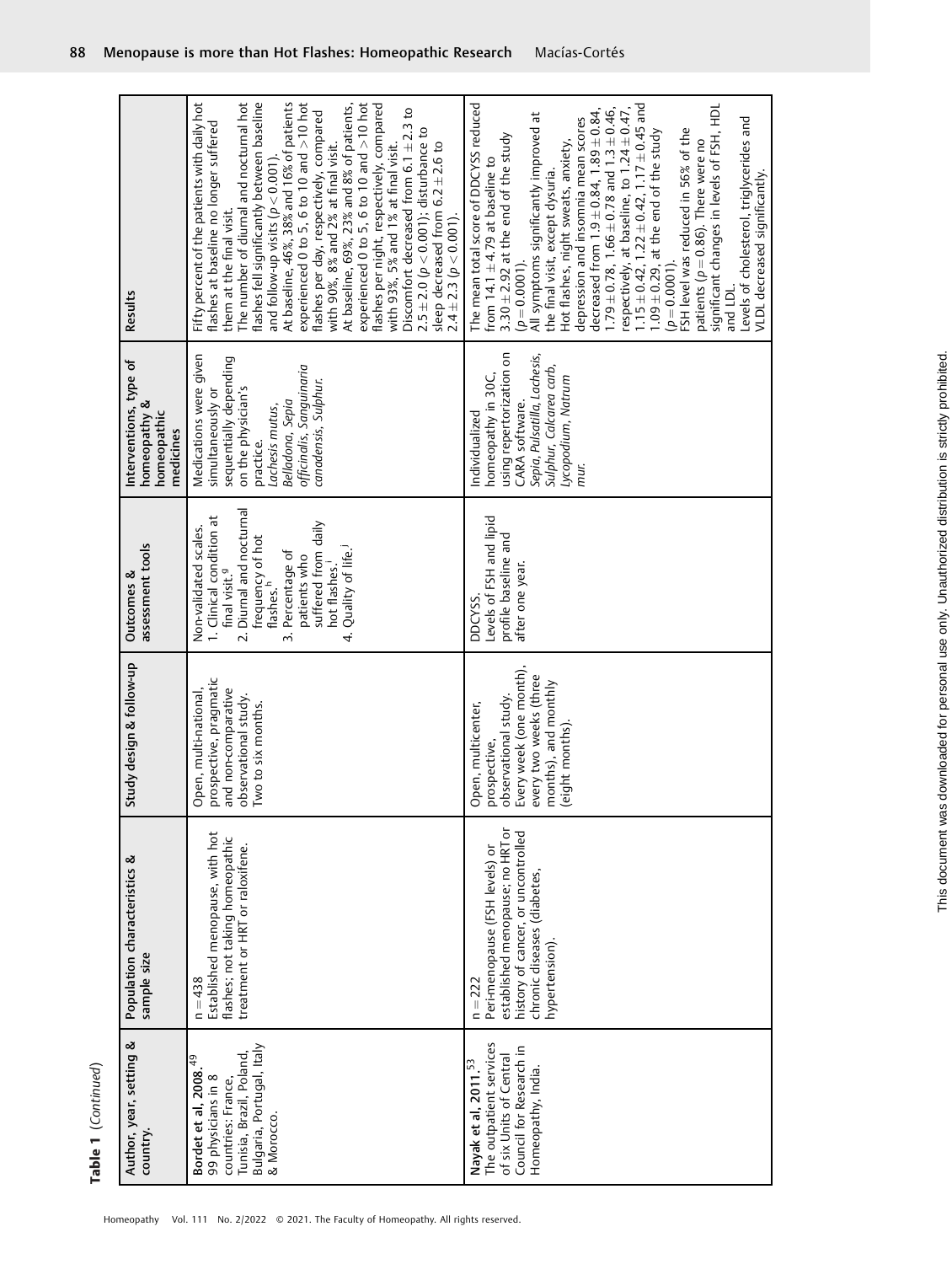| Author, year, setting &<br>country.                                                              | Population characteristics &<br>sample size                                                                                   | Study design & follow-up                                                                                     | assessment tools<br>Outcomes &                                                                                                                                                                                              | Interventions, type of<br>homeopathy &<br>homeopathic<br>nedicines                                                              | Results                                                                                                                                                                                                                                                                                                                                                                                                                                                                         |
|--------------------------------------------------------------------------------------------------|-------------------------------------------------------------------------------------------------------------------------------|--------------------------------------------------------------------------------------------------------------|-----------------------------------------------------------------------------------------------------------------------------------------------------------------------------------------------------------------------------|---------------------------------------------------------------------------------------------------------------------------------|---------------------------------------------------------------------------------------------------------------------------------------------------------------------------------------------------------------------------------------------------------------------------------------------------------------------------------------------------------------------------------------------------------------------------------------------------------------------------------|
| Homeopathic Hospital,<br>Ruiz-Mandujano et al,<br>2019. <sup>50</sup><br>The National<br>Mexico. | With menopausal complaints, and<br>cardiovascular diseases or HRT<br>no history of cancer or<br>$n = 31$                      | blinded, non-randomized,<br>Open, uncontrolled, non-<br>Every month (three<br>prospective study.<br>months). | MRS score.                                                                                                                                                                                                                  | Lachesis trig, Pulsatilla<br>nigricans and Natrum<br>Repertorization.<br>Individualized<br>homeopathy.<br>muriaticum.           | All symptoms had a significant reduction,<br>There was a significant reduction of the<br>Hot flashes mean score decreased from<br>2.10 $\pm$ 1.25 to 1.23 $\pm$ 1.02 (p $<$ 0.001);<br>urinary symptoms and vaginal dryness.<br>except sleep disturbances, cardiac and<br>depressive mood mean score reduced<br>total MRS mean score $(16.71 \pm 8.1$ to<br>$10.94 \pm 4.95$ , $p < 0.001$ ) after three<br>from $1.87 \pm 1.36$ to $1.36 \pm 1.14$<br>$(p=0.001)$ .<br>months. |
| CASE REPORTS                                                                                     |                                                                                                                               |                                                                                                              |                                                                                                                                                                                                                             |                                                                                                                                 |                                                                                                                                                                                                                                                                                                                                                                                                                                                                                 |
| Homeopathy, India.<br>Regional Research<br>Sharma, $2008.^{54}$<br>Institute for                 | A 43-year-old with amenorrhoea<br>for 3 months and hot flushes;<br>Trichomonas vaginalis discharge<br>and chronic cervicitis. | Case report.<br>One year.                                                                                    | Routine systemic and<br>glucose; lipid profile;<br>Haemogram; fasting<br>Papanicolaou test<br>ultrasonography.<br>Gynaecological<br>gynaecological<br>Homeopathic<br>examinations.<br>consultation.<br>FSH level.<br>smear. | Crotalus horridus 30C,<br>Repertorization with<br>CARA software.<br>Nux vomica 6C,<br>Individualized<br>homeopathy.<br>Placebo. | DDCYSS score decreased from 18 points<br>Trichomonas vaginalis discharge, chronic<br>at baseline to 1 point after one year of<br>FSH level decreased from 54.61 to<br>cervicitis, Nabothian follicle and<br>Lipid profile normal at baseline.<br>tenderness in the right fornix<br>disappeared completely.<br>$15.72$ mlU/mL.<br>treatment.                                                                                                                                     |
|                                                                                                  |                                                                                                                               |                                                                                                              |                                                                                                                                                                                                                             |                                                                                                                                 | (Continued)                                                                                                                                                                                                                                                                                                                                                                                                                                                                     |

Table 1 (Continued) Table 1 (Continued)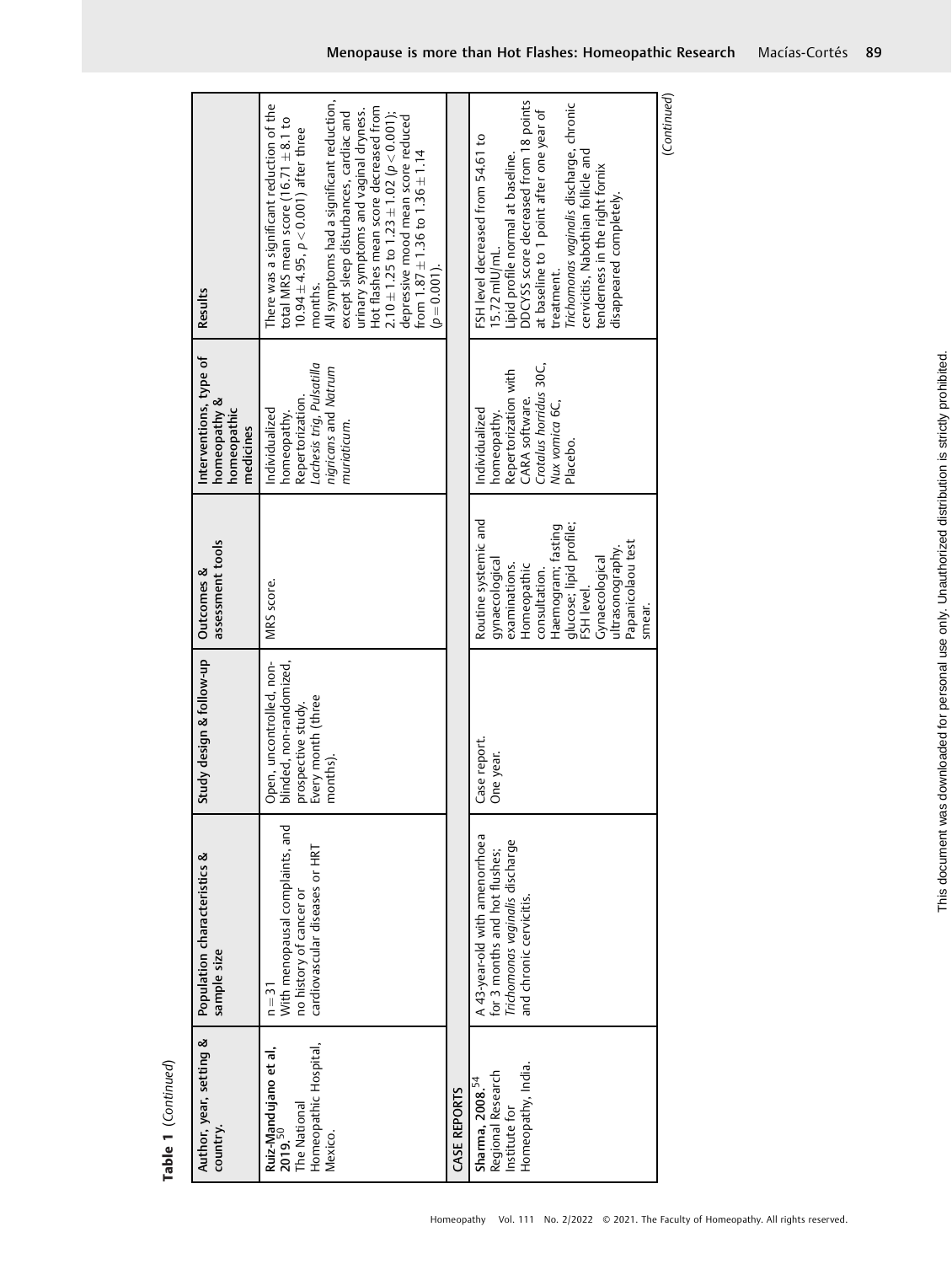| Author, year, setting &<br>country.                                   | Population characteristics &<br>sample size                                                                                                                                                                                                                | Study design & follow-up            | assessment tools<br>Outcomes &                                                                                                                                                                                             | Interventions, type of<br>homeopathy &<br>homeopathic<br>medicines                                                                                                             | Results                                                                                                                                                                                                                                                                                                                                                                                                                                                                                                                                                                                                                                                                                                                                                                                                                                                                                                                                                                                                                                                                                                                                                                                                                                               |
|-----------------------------------------------------------------------|------------------------------------------------------------------------------------------------------------------------------------------------------------------------------------------------------------------------------------------------------------|-------------------------------------|----------------------------------------------------------------------------------------------------------------------------------------------------------------------------------------------------------------------------|--------------------------------------------------------------------------------------------------------------------------------------------------------------------------------|-------------------------------------------------------------------------------------------------------------------------------------------------------------------------------------------------------------------------------------------------------------------------------------------------------------------------------------------------------------------------------------------------------------------------------------------------------------------------------------------------------------------------------------------------------------------------------------------------------------------------------------------------------------------------------------------------------------------------------------------------------------------------------------------------------------------------------------------------------------------------------------------------------------------------------------------------------------------------------------------------------------------------------------------------------------------------------------------------------------------------------------------------------------------------------------------------------------------------------------------------------|
| Mahesh et al, 2020. <sup>48</sup><br>Setting not specified,<br>India. | A 54-year-old Russian woman with<br>hysterectomy, HRT (8 years);<br>dyslipidemia; chronic pelvic<br>35 hot flashes per day, total<br>inflammatory disease.                                                                                                 | orty-four months.<br>Case report.   | Laboratory parameters<br>[glucose, lipid profile,<br>Clinical examination.<br>abdomen and pelvis.<br>Past medical history.<br>Gynecological and<br>Ultrasound scan<br>consultations.<br>homeopathic<br>TSH <sup>k</sup> ]. | potency in the following<br>consultations up to 30C<br>with Sepia succus 21C,<br>homeopathy starting<br>Medorrhinum 200C.<br>and increasing the<br>Individualized<br>and 200C. | Atherogenicity index reduced from 5.9 to<br>HDL increased from 1.19 to 1.81 mmol/L.<br>LDL reduced from 5.12 to 2.94 mmol/L.<br>TSH <sup>k</sup> reduced from 5.7 to 1.43 µlU/mL.<br>improved, with good energy, better<br>relationship with her husband, without<br>Total cholesterol reduced from 8.32 to<br>hot flashes, no pain in the pelvic area.<br>Triglycerides reduced from 2.04 to<br>At the end of the follow-up: mood<br>Weight loss (14 kg).<br>Lipid parameters:<br>4.07 mmol/L.<br>$1.24$ mmol/L.                                                                                                                                                                                                                                                                                                                                                                                                                                                                                                                                                                                                                                                                                                                                     |
|                                                                       |                                                                                                                                                                                                                                                            |                                     |                                                                                                                                                                                                                            |                                                                                                                                                                                |                                                                                                                                                                                                                                                                                                                                                                                                                                                                                                                                                                                                                                                                                                                                                                                                                                                                                                                                                                                                                                                                                                                                                                                                                                                       |
|                                                                       | quantified considering its frequency, duration and intensity by attributing                                                                                                                                                                                |                                     |                                                                                                                                                                                                                            |                                                                                                                                                                                | DDCYSS: Distress during Climacteric Years Symptom Scale (questionnaire assessing 15 pre-defined symptoms of menopause, developed by the Central Council for Research in Homeopathy. Each symptom was<br>EORTC QLQ-C30: European Organization for Research and Treatment in Cancer-Quality of life Questionnaire-Core 30. FAQ: Final Assessment Questionnaire for overall satisfaction and perception of helpfulness.<br>GHHOS: Clasgow Homeopathic Hospital Outcome Scale for the impact on daily living. GCS: Greene Climacteric Scale. HRSD: Hamilton Rating Scale for Depression. HADS: Hospital Anxiety and Depression Scale.<br>HFRDIS: Hot Flash Related Daily Interference Scale for quality of life [HFRDIS ranging from 0 to 10 (0 = not affected, to 10 = extremely affected)]. HFS: Hot flash Score defined as the product of the daily frequency<br>and intensity of all hot flashes, graded by women from 1 to 4 (1 = mild; 2 = moderate; 3 = strong; 4 = very strong), 2 days after enrollment and 2 days per week until the 11 <sup>th</sup> week of treatment, and daily during the<br>scores 0 to 4 (0 = not at all, to 3 = worst scenario). The intensity of distress was: mild = 4 to 11; moderate = 12 to 24; severe = 25 to 36). |
|                                                                       |                                                                                                                                                                                                                                                            |                                     |                                                                                                                                                                                                                            |                                                                                                                                                                                | 12 <sup>th</sup> week of treatment. Hot flash Severity Score (frequency times severity), as measured by the symptom diaries. KWI: Kupperman Menopausal Index. MYMOP: Measure Yourself Medical Outcome Profile score (an<br>improvement of 0.8 = clinically significant). MRS: Menopause Rating Scale for severity of symptoms [consists of eleven symptoms that can be rated as 0 (no complaints) up to 4 points (severe symptoms)                                                                                                                                                                                                                                                                                                                                                                                                                                                                                                                                                                                                                                                                                                                                                                                                                    |
| scale for quality of life (baseline and at 6 months).                 |                                                                                                                                                                                                                                                            |                                     |                                                                                                                                                                                                                            |                                                                                                                                                                                | depending on the severity of the complaints perceived]. Morisky-Green score for compliance to treatment at the end. SF-26 Quality of Life Score for mental and physical health status. Utian Quality of Life (UQOL)                                                                                                                                                                                                                                                                                                                                                                                                                                                                                                                                                                                                                                                                                                                                                                                                                                                                                                                                                                                                                                   |
|                                                                       | "Effect of hot flashes on professional and personal life, using VAS (0 to 100 mm).                                                                                                                                                                         |                                     |                                                                                                                                                                                                                            |                                                                                                                                                                                | "17-item version of the Hamilton Rating Scale of Depression (HRSD): scores range from zero to 61; 14 to 24 points were considered as moderate to severe depression. (Response rate: decrease of 50% or more from                                                                                                                                                                                                                                                                                                                                                                                                                                                                                                                                                                                                                                                                                                                                                                                                                                                                                                                                                                                                                                      |
|                                                                       | $\mathfrak s$ atisfaction (self-reported patient satisfaction questionnaire, ranging from 1 to 5: 1=very unsatisfied to 5=very satisfied).<br>baseline HRSD score at week 6. Remission rate: HRDS $\leq$ 7 points).                                        |                                     |                                                                                                                                                                                                                            |                                                                                                                                                                                |                                                                                                                                                                                                                                                                                                                                                                                                                                                                                                                                                                                                                                                                                                                                                                                                                                                                                                                                                                                                                                                                                                                                                                                                                                                       |
|                                                                       | e A maximum of three symptoms were targeted and rated by the patient as a problem (0=no problem, 10=tremendous problem).<br>$^4$ Overall satisfaction with the homeopathic approach (0=completely dissatisfied and 10=completely satisfied).               |                                     |                                                                                                                                                                                                                            |                                                                                                                                                                                |                                                                                                                                                                                                                                                                                                                                                                                                                                                                                                                                                                                                                                                                                                                                                                                                                                                                                                                                                                                                                                                                                                                                                                                                                                                       |
| $f(0) = 'as$ good as it could be' to $6 = 'as$ bad as it could be').  |                                                                                                                                                                                                                                                            |                                     |                                                                                                                                                                                                                            |                                                                                                                                                                                |                                                                                                                                                                                                                                                                                                                                                                                                                                                                                                                                                                                                                                                                                                                                                                                                                                                                                                                                                                                                                                                                                                                                                                                                                                                       |
|                                                                       | 9A question with four responses: disappearance (no symptom), improvement (lessening of symptoms), no change (same symptoms), or aggravation (deterioration of symptoms).<br>"Diurnal and nocturnal frequency of hot flashes: 0 to 5, 6 to 10, or $\geq$ 10 | hot flashes per day, at each visit. |                                                                                                                                                                                                                            |                                                                                                                                                                                |                                                                                                                                                                                                                                                                                                                                                                                                                                                                                                                                                                                                                                                                                                                                                                                                                                                                                                                                                                                                                                                                                                                                                                                                                                                       |
|                                                                       | Percentage of patients who suffered from daily hot flashes (baseline and at the final visit).                                                                                                                                                              |                                     |                                                                                                                                                                                                                            |                                                                                                                                                                                |                                                                                                                                                                                                                                                                                                                                                                                                                                                                                                                                                                                                                                                                                                                                                                                                                                                                                                                                                                                                                                                                                                                                                                                                                                                       |
|                                                                       | daily life); b) "When you have hot flashes at night, how would you describe the consequences on your sleep?" (10 indicates the most disturbed sleep).                                                                                                      |                                     |                                                                                                                                                                                                                            |                                                                                                                                                                                | Quality of life measured by visual analogue scales (0 to 10) by two questions: a) "When you have a hot flash during the day, how would you describe the discomfort in your life?" (10 indicates the most disturbed                                                                                                                                                                                                                                                                                                                                                                                                                                                                                                                                                                                                                                                                                                                                                                                                                                                                                                                                                                                                                                    |
|                                                                       |                                                                                                                                                                                                                                                            |                                     |                                                                                                                                                                                                                            |                                                                                                                                                                                | "TSH: thyroid stimulating hormone (Normal range (N): 0.4 to 4 µlU/mL).<br>Lipid parameters: Total cholesterol (N: 3.10 to 5.16 mmol/L); HDL: High-density lipoprotein (N: LD: Low-density lipoprotein (N: 1.71 to 3.4 mmol/L); tr                                                                                                                                                                                                                                                                                                                                                                                                                                                                                                                                                                                                                                                                                                                                                                                                                                                                                                                                                                                                                     |
|                                                                       |                                                                                                                                                                                                                                                            |                                     |                                                                                                                                                                                                                            |                                                                                                                                                                                |                                                                                                                                                                                                                                                                                                                                                                                                                                                                                                                                                                                                                                                                                                                                                                                                                                                                                                                                                                                                                                                                                                                                                                                                                                                       |

90 Menopause is more than Hot Flashes: Homeopathic Research Macías-Cortés

This document was downloaded for personal use only. Unauthorized distribution is strictly prohibited.

This document was downloaded for personal use only. Unauthorized distribution is strictly prohibited.

atherogenicity index (N: 1.5 to 3).

Homeopathy Vol. 111 No. 2/2022 © 2021. The Faculty of Homeopathy. All rights reserved.

Table 1 (Continued)

Table 1 (Continued)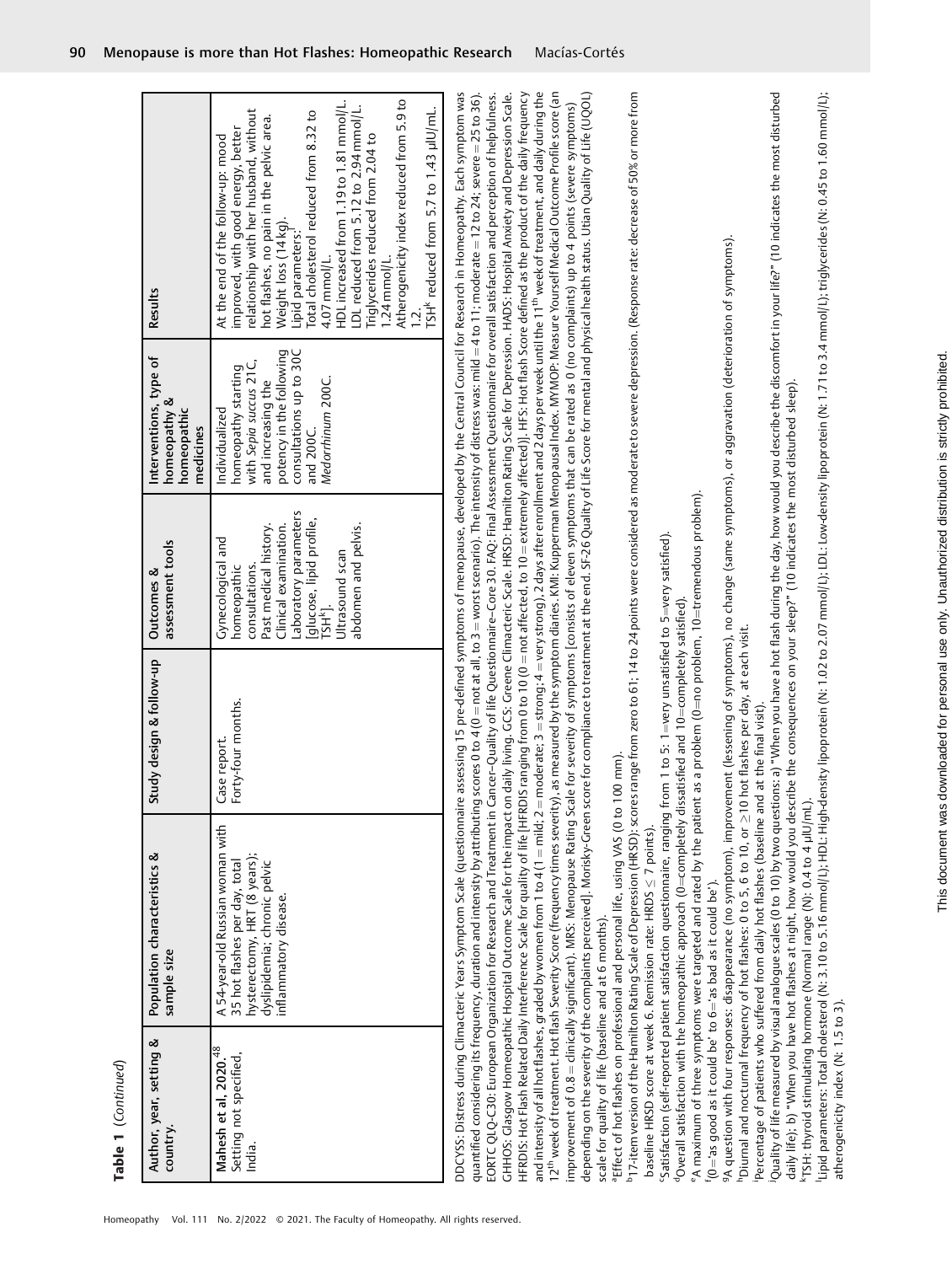An observational study by Nayak and collaborators showed an improvement in menopausal symptoms as well as a decrease in levels of cholesterol, triglycerides and very low-density lipoprotein (VLDL) in climacteric women using IHT. $53$  Furthermore, for two case reports (Sharma $54$  and Mahesh et  $al^{48}$ ), in addition to the routine clinical, gynecological and homeopathic consultations, laboratory parameters (fasting glucose, lipid profile, follicle stimulating hormone [FSH]), gynecological ultrasonography and the Papanicolaou cervical screening test were included. Sharma reported improvement in menopausal symptoms and in chronic cervicitis after the IHT. $54$  Mahesh and colleagues reported weight loss and improvement in lipid profile.<sup>48</sup>

Broadly, in most of the studies, the primary outcome is reduction in the frequency and severity of hot flashes; other menopausal symptoms were assessed secondarily as a part of the symptoms evaluated in the menopausal assessment scales (i.e., vaginal dryness, lowered libido, headaches, fatigue, poor concentration, sleep disturbances, mood changes, cardiac symptoms, muscle and joint pain, and so on), with minor attention on their individual improvement. In the best cases, internationally validated scales for menopause or for quality of life have been applied, but in other cases, nonvalidated self-assessment questionnaires or personal diaries and registries have been used (►Table 1).

In most studies there is real evidence of improvement in quality of life in women treated with homeopathy for menopause.47,49,55–<sup>57</sup> Different types of homeopathic prescription have been used: IHT, a single homeopathic medicine, or a combined homeopathic preparation.58,59 Noticeably, however, not enough information has been reported on how the homeopathic approach was performed, specifically in the case of IHT, nor on the criteria for the selection of potencies and dosage. The same well-known homeopathic medicines for menopause were typically prescribed (Lachesis mutus, Sulphur, Sepia officinalis, Sanguinaria, Natrum muriaticum, and so on). In each of only two RCTs was a single homeopathic medicine (Capsicum frutescens or Sepia) evaluated with positive results. $47,51$ 

Regarding cancer, there are some studies only in breast cancer survivors with symptoms of estrogen withdrawal<sup>55–57,60</sup> that have shown mixed results, as shown in ►Table 1. Both IHT and combined prescriptions were evaluated in these patients. Clover & Ratsey reported improvement in severity and frequency of hot flashes in three groups of women: no cancer (73%); cancer, no tamoxifen (86%); and cancer, tamoxifen  $(77%)$ ,  $^{41}$  Thompson & Reilly conducted an observational study using IHT in breast cancer survivors and reported significant improvements in the effect on daily living score ( $p < 0.001$ ), significant improvements in anxiety ( $p = 0.013$ ) and depression ( $p = 0.039$ ); 90% of women rated their satisfaction as  $>7$ , and 67% regarded the treatment as helpful, very helpful, or extremely helpful for their symptoms.<sup>55</sup> Jacobs et al conducted an RCT in breast cancer survivors, comparing an individualized homeopathic single remedy, a combined homeopathic medicine, and placebo, and found no significant difference in the Hot Flash Score among groups, but a positive trend in the individualized single remedy group during the first three months of the study ( $p = 0.1$ ).<sup>56</sup> A multicenter, randomized, double-blind, placebo-controlled, phase III study by Heudel et al found no statistically significant difference in the median (range) Hot Flashes Score variation after a four-week follow-up (combined homeopathic medicine group, -2.9 [16.9 to 16.5] points; placebo,  $-2.5$  [ $-21.8$  to 19.4] points;  $p = 0.756$ ) and a relative decrease (combined homeopathic medicine group,  $-17\%$ ; placebo,  $-15\%$ ;  $p = 0.629$ ).<sup>57</sup>

Finally, there have been no clinical studies on the role of homeopathy in menopausal women with osteoporosis or neurocognitive impairment.

## **Discussion**

Daily homeopathic practice faces great challenges and opportunities for treating menopausal women. First, in the case of IHT, the 'gold standard' approach in homeopathy, the consultation itself (i.e., the homeopathic case-taking) requires special training and expertise in classical homeopathy to accurately prescribe the most similar homeopathic medicine to the patient's totality of symptoms.<sup>61</sup> Therefore, homeopathy has been considered as a complex intervention, which includes the consultation with a trained homeopath and the prescription of the homeopathic medicine.<sup>62</sup> Second, though VMS are the most frequent symptoms during menopause, there is a wide range of other complaints that appear with VMS: thus each woman experiences menopause in a unique and individual manner, some with a few mild symptoms, but others with severe complaints. Consequently, IHT is a suitable approach for treating menopausal complaints.

Taking into account that, in 'real world' practice, menopausal women seek homeopathic treatments for hot flashes because they are bothersome and impact their quality of life – and many of them do not want or cannot take HRT – special attention should be centered on detecting, preventing and treating the various health implications that come together with the hot flashes. As stated before, in addition to VMS, many of these women may be suffering other non-diagnosed chronic diseases related to menopause (i.e., CVD, metabolic disorders, osteoporosis, cancer, depression) that have serious long-term health consequences and a high risk of mortality or disability.<sup>11–21</sup> Therefore, while it is important for women to see improvement in VMS, their routine homeopathic care should also be focused on a more comprehensive medical approach, broadening the scope of assessment, prevention and treatment.

Specifically, as the homeopathic case-taking constitutes a very detailed and useful medical evaluation of the patients, some special considerations could be included for treating menopausal women. The National Institute for Health and Care Excellence (NICE) guidelines suggest adopting an individualized approach at all stages of diagnosis, investigation and management of menopause.<sup>63</sup> STRAW + 10 allows a standardized classification in research and clinical contexts.<sup>2</sup> A complete systemic and gynecological examination is mandatory. It is also important to include screening for: breast cancer (mammography), cervical cancer (cytology and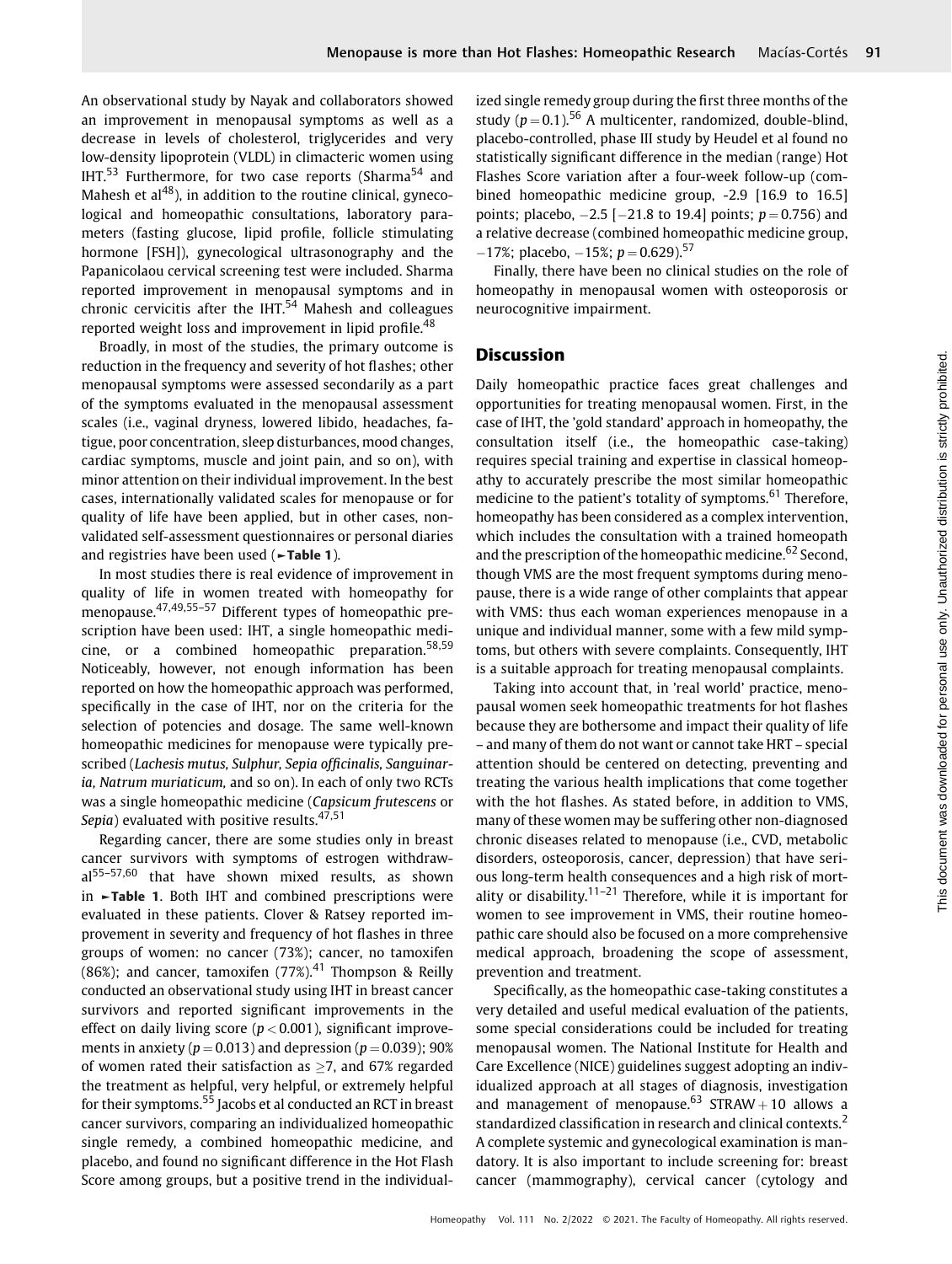human papillomavirus test), colon cancer (colonoscopy), lipid profile, fasting glucose, thyroid-stimulating hormone, obesity (weight control), osteoporosis (dual-energy X-ray absorptiometry, DEXA), hypertension (blood pressure measurement), depression, anxiety and sleep disturbances (standardized validated scales), according to international consensus recommendations and the patient's age.<sup>64</sup>

Currently there are several validated scales for the assessment of menopausal symptoms that provide a more strategic measurement for evaluating clinical outcomes and can be easily used in routine homeopathy settings. Screening tools specifically for primary care settings may also be useful. The Menopause Quick 6 (MQ6) questionnaire is a brief and efficient screening tool to identify the presence of menopause-related symptoms that are very common, and could help homeopathic doctors in daily practice.<sup>65</sup> It is also essential to give information to women about the longterm health implications of the menopause, as well as to promote lifestyle changes (diet, exercise, sleep hygiene, meditation techniques).

A more comprehensive approach for treating menopause in routine homeopathic practice constitutes a valuable opportunity to increase and widen high-quality research in this field. Though there is apparent evidence for an improvement of menopausal complaints in observational studies, many of them based in 'real world' practice, homeopathy research has faced difficulties in the conduct of an RCT. Firstly, reproducibility of IHT has been criticized or questioned.<sup>66</sup> Secondly, it is difficult to distinguish a specific effect of the homeopathic medicine on the menopausal symptoms from an effect of the in-depth homeopathic consultation. It has been suggested that what is being tested is the whole package of IHT, i.e., the consultation plus the individualized medicine.<sup>61</sup> Another important problem is the potency and dosage because the criteria for selecting them may be extremely heterogeneous among studies. Most of the published RCTs using homeopathy for menopause do not describe in detail all these above topics. Therefore, all the recommendations of the guidelines for Reporting Data on Homeopathic Treatments (RedHot), <sup>67</sup> which is an important supplement to CONSORT, should be rigorously adhered to when conducting an RCT, including a special detailed description of all these aspects.

Thompson & Relton have suggested that pragmatic RCTs can be an option to evaluate clinical and cost-effectiveness in menopausal women, preserving the integrity of  $IHT<sup>61</sup>$ Though the placebo-controlled RCT is the 'gold-standard' to explore if an intervention works in an ideal setting, controlling known biases so that the intervention's effect is really observed, the pragmatic trial is designed to test interventions of daily practice to maximize applicability and generalizability; the research question is now whether an intervention actually works in a real practice setting.<sup>68</sup> A double-blind, placebo-controlled, randomized trial design to evaluate homeopathy for menopause should abide by homogeneity for controlling biases, which might be difficult in daily practice. Thus, so as to surmount the problem of heterogeneity, which might limit the measured effect size, Patsopoulos suggests that pragmatic RCTs must include a

large sample size (to increase the power to detect small effects) and be simple in design (easy to plan, perform and follow up).<sup>68</sup> Additionally, Relton et al have suggested the cohort multiple RCT (cmRCT) design – recently renamed as Trials within Cohorts (TwiCs)<sup>69</sup> – to address the limitations of the standard pragmatic RCT design.<sup>62</sup> They conducted a pilot study in which a cohort of women with hot flashes was recruited through an observational study of women's midlife health, each woman consenting to provide individual data that could be used comparatively. This 'Hot Flash Cohort' was then screened to identify patients eligible for a trial evaluating the clinical and cost-effectiveness of treatment by a homeopath for women with menopausal hot flashes. The authors concluded that the cmRCT is a feasible design as a "patient centred approach to informed consent which has scientific and practical advantages"<sup>62</sup>.

The TwiCs design from a Hot Flash Cohort may also allow the collection of long-term data of the effects of homeopathy on the previously described menopause-related outcomes and could be a useful approach for homeopathic research in this field. Menopause is more than hot flashes and night sweats. If there is evidence that VMS improve or, even more, disappear with homeopathic treatment, it is possible that the effect of homeopathy goes further: thus, menopausal women treated with homeopathy might witness decreased severity of CVD, metabolic or mood disorders, for example. Nevertheless, this hypothesis remains unstudied. Given that all these issues may require conducting large, expensive and long-term cohort studies – which is over-ambitious and unattainable at this moment – homeopathic research should be first aimed at: (1) confirming that homeopathy is an efficacious treatment for VMS, ideally with well-designed, double-blind, placebo-controlled, randomized trials or, from a more realistic and achievable point of view, with pragmatic trials; (2) starting to recruit a cohort with hot flashes through an observational study of women's midlife health and then conducting a TwiCs design; (3) including other outcomes that are available in clinical settings. The latter include metabolic parameters (i.e., lipid profile, glucose, insulin resistance, glycosylated hemoglobin), depression and anxiety assessment using internationally validated scales, and measuring blood pressure, with study periods long enough to collect more specific data. ►Table 2 shows a SMART (Specific, Measurable, Achievable, Relevant, and Time-bound) summary of suggested next steps in homeopathic research in this field.

Interestingly, common homeopathic medicines for menopause, specifically for VMS, may be useful for cardiovascular or mood symptoms. Lachesis mutus is a homeopathic medicine frequently prescribed for menopausal women who suffer mood disturbances and hot flashes, but it is also used for cardiac symptoms during the climacteric stage: palpitations, irregular beats, with dyspnea and vertigo (on falling sleep, with immediate awakening), as well as other menopausal complaints, such as pulsating headaches, sadness, anxiety, poor concentration in the morning, jealousy and suspicion, sleep disturbances, and uterine hemorrhage, with its characteristic modalities.<sup>70</sup> Lachesis mutus venom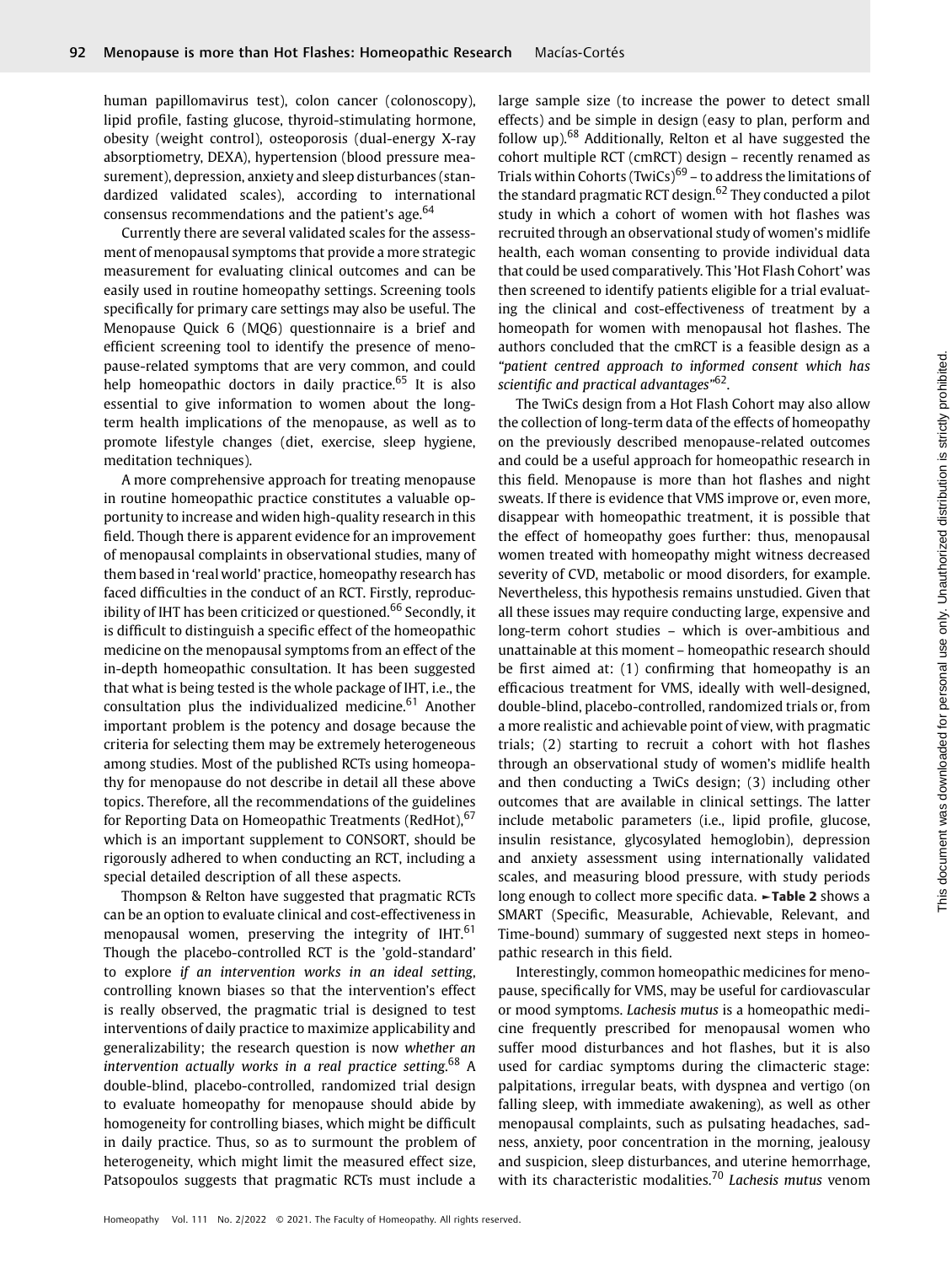| Element    |                                                                                                                                                                                                                                                                                                                                                                                                                                                                                                                                                                                                                                                                                                                                                                                       |
|------------|---------------------------------------------------------------------------------------------------------------------------------------------------------------------------------------------------------------------------------------------------------------------------------------------------------------------------------------------------------------------------------------------------------------------------------------------------------------------------------------------------------------------------------------------------------------------------------------------------------------------------------------------------------------------------------------------------------------------------------------------------------------------------------------|
| Specific   | To confirm the efficacy of homeopathic treatments (HTs) for improving vasomotor symptoms (VMS):<br>conducting well-designed, high-quality, double-blind, placebo controlled, randomized studies as well as<br>pragmatic trials (Trials within Cohorts -TwiCs design).<br>To routinely assess other menopause-related outcomes (metabolic parameters, blood pressure, mood,<br>cognitive health, sleep, bone mineral density, screening for gynecological cancer, among others) in women<br>with VMS: in both daily homeopathic practice and clinical research.<br>To show whether homeopathic treatments for VMS can also improve these outcomes (stated above) that are<br>well known to increase the risk of mortality and/or disability.                                           |
| Measurable | Evaluation of the effect of HTs for women with VMS on:<br>1. The frequency and severity of VMS using internationally validated scales.<br>2. Mood disorders, cognitive function, quality of sleep, using internationally validated scales.<br>3. Metabolic dysrequlation, high blood pressure, weight, thyroid changes using clinical and laboratory<br>assessments.                                                                                                                                                                                                                                                                                                                                                                                                                  |
| Achievable | Menopause clinics with gynecologists or general/family practitioners as well as trained homeopaths; at least<br>laboratory assessment; special training as to how the validated scales are applied.<br>Menopause clinics able to recruit a cohort with hot flashes through an observational study of women's<br>midlife health and then conducting a TwiCs design, with an adequate sample size, to assess in real life the<br>effectiveness of homeopathy in menopause-related outcomes.<br>If possible, double-blind, placebo-controlled, randomized trials to assess the efficacy of homeopathy for<br>menopause.                                                                                                                                                                  |
| Relevant   | Well-designed double-blind, placebo-controlled, randomized trials, as the 'gold standard', could provide<br>high-quality scientific evidence of homeopathy for menopause and its health consequences.<br>Results of pragmatic trials using homeopathy for VMS and other menopause-related outcomes would show<br>real-world practice evidence of homeopathy in one of the most frequent conditions treated by homeopaths<br>worldwide; health policy-makers could have a more comprehensive context for taking healthcare decisions<br>based on both scientific evidence and women's choices.<br>If homeopathy shows scientific evidence for menopause and its related conditions, women could benefit<br>from a low-cost and safe treatment for important long-term health outcomes. |
| Time-bound | At least a 3-months follow-up, with longer study periods preferable (1 or 2 years as minimum).                                                                                                                                                                                                                                                                                                                                                                                                                                                                                                                                                                                                                                                                                        |

**Table 2** SMART summary of the suggested next steps for homeopathic research in menopausal women

itself causes systemic bleeding that is strongly associated with a fatal outcome. Its components (serine proteases and metalloproteases) can affect hemostatic mechanisms in different ways by interfering with both clotting factors and/or platelets, affecting their function; it is known that these proteases can also damage the integrity of blood vessel walls.<sup>71</sup>

Another example is Sanguinaria canadensis, a well-known homeopathic medicine used for hot flashes. Sanguinarine is one of its six alkaloids and has been found to have a vasodilatory effect. Sanguinarine has also been shown to block angiotensin II in a slow, nearly irreversible and non-competitive manner: thus it probably has implications in blood pressure regulation.<sup>72</sup>

Though a high prevalence of obesity, dyslipidemia and insulin resistance in menopausal women has been demonstrated, only the two case reports,  $48,54$  one observational study<sup>53</sup> and two RCTs<sup>51,52</sup> in homeopathy have evaluated the lipid profile. Pre-clinical studies of homeopathic medicines have shown positive results in this field. Sampath et al reported that homeopathic preparations of Syzygium jambolanum produced anti-diabetic effects in rats.<sup>73</sup> Helonias dioica has been used for mood disorders in climacteric women and produced anti-diabetic effects as well.<sup>74</sup> Fucus vesiculosus treatment has been shown to prevent rats from becoming obese and to maintain biochemical parameters at normal levels.<sup>75</sup> Baryta carbonicum and Baryta muriaticum have shown dose-dependent effects in decreasing lipid profile in chickens.<sup>76</sup> Nevertheless, whilst clinical studies in the general population have also reported improvement in dyslipidemia and hypertension treated with homeopathy,<sup>77,78</sup> the evidence is still limited. Based on the health implications caused by the endocrine changes that lead to the end of the reproductive stage, the homeopathic approach cannot be limited to improving hot flashes and quality of life only. Macías-Cortés et al showed that a cohort of Mexican menopausal women, treated in an outpatient service of homeopathy, also had obesity, dyslipidemia, insulin resistance, hypoalphalipoproteinemia, depression, and social problems such as domestic violence, sexual abuse and marital dissatisfaction, which were detected during the clinical assessment. Many of these women were probably unaware of the long-term implications of having VMS.<sup>42,52</sup>

In relation to cancer, though there are studies in breast cancer survivors using homeopathy for menopausal complaints,41,55–57,60,79 the efficacy of homeopathy in this field is not fully studied. These women may experience a complex group of symptoms, some of them the result of adverse effects of conventional treatments, others a consequence of the illness itself in combination with the estrogen withdrawal and the fact that they cannot use HRT or other nonhormonal treatments. Homeopathy can offer them a safe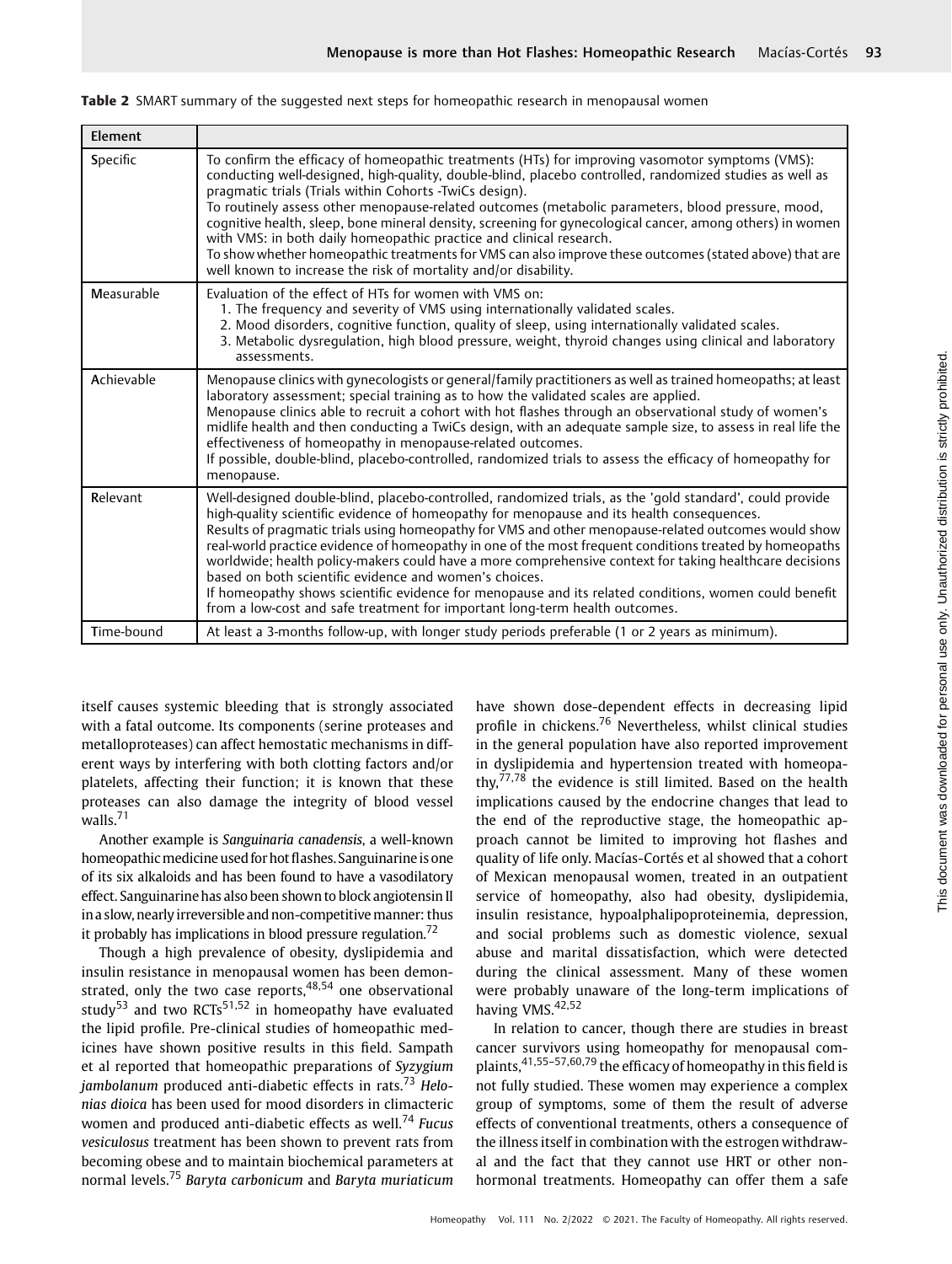and efficacious treatment, but further research in this field is necessary.

Finally, this review has only included studies in the Spanish and English languages. Taking into account that homeopathy is used worldwide, especially for VMS, 47, 49,51,59,62,80 important contributions in homeopathic research for menopause might have been written in other languages. Nevertheless, this review contributes a summary of identified publications to date, together with suggestions for the future direction of homeopathy research in menopause.

In conclusion, there is scarce evidence for an effect of homeopathy on non VMS-related conditions of menopause (metabolic dysregulation, CVD, depression, anxiety, neurocognitive impairment, among others). Clinical studies for depression and metabolic disorders are limited, but cardiovascular diseases, neurocognitive impairment or osteoporosis remain unstudied in menopausal women treated with homeopathy. Based on current evidence about the neurobiology of VMS, their long-term health implications, and the encouraging results of homeopathic treatments for hot flashes in real-world homeopathic practice, further research is necessary to increase knowledge and thus the scope of homeopathy for menopausal complaints and for associated serious chronic conditions.

### **Highlights**

- Vasomotor symptoms of the menopause have implications as predictors of other long-term outcomes, such as cardiovascular disease, metabolic and mood disorders, neurocognitive impairment and osteoporosis.
- Though observational studies have shown encouraging results in reducing the severity and frequency of hot flashes in women treated with homeopathy, few RCTs have shown positive results.
- Further research is necessary to increase the knowledge and scope of homeopathy for menopausal complaints and for other associated chronic conditions that are known to increase mortality and/or disability.

Conflict of Interest None declared.

#### References

- 1 Doubova SV, Espinosa-Alarcón P, Flores-Hernández S, Infante C, Pérez-Cuevas R. Integrative health care model for climacteric stage women: design of the intervention. BMC Womens Health 2011;11:6
- 2 Harlow SD, Gass M, Hall JE, et al; STRAW 10 Collaborative Group. Executive summary of the Stages of Reproductive Aging Workshop  $+$  10: addressing the unfinished agenda of staging reproductive aging. Menopause 2012;19:387–395
- 3 Davis SR, Lambrinoudaki I, Lumsden M, et al. Menopause. Nat Rev Dis Primers 2015;1:15004
- 4 Thurston RC. Vasomotor symptoms: natural history, physiology, and links with cardiovascular health. Climacteric 2018; 21:96–100
- 5 Williams RE, Kalilani L, DiBenedetti DB, et al. Frequency and severity of vasomotor symptoms among peri- and postmenopausal women in the United States. Climacteric 2008;11:32–43
- 6 Tepper PG, Brooks MM, Randolph JF Jr, et al. Characterizing the trajectories of vasomotor symptoms across the menopausal transition. Menopause 2016;23:1067–1074
- 7 Rossouw JE, Prentice RL, Manson JE, et al. Postmenopausal hormone therapy and risk of cardiovascular disease by age and years since menopause. JAMA 2007;297:1465–1477
- 8 Huang AJ, Sawaya GF, Vittinghoff E, Lin F, Grady D. Hot flushes, coronary heart disease, and hormone therapy in postmenopausal women. Menopause 2009;16:639–643
- 9 Thurston RC, Sutton-Tyrrell K, Everson-Rose SA, Hess R, Matthews KA. Hot flashes and subclinical cardiovascular disease: findings from the Study of Women's Health Across the Nation Heart Study. Circulation 2008;118:1234–1240
- 10 Jackson EA, El Khoudary SR, Crawford SL, et al. Hot flash frequency and blood pressure: data from the Study of Women's Health Across the Nation. J Womens Health 2016;25:1204–1209
- 11 Thurston RC, El Khoudary SR, Sutton-Tyrrell K, et al. Vasomotor symptoms and lipid profiles in women transitioning through menopause. Obstet Gynecol 2012;119:753–761
- 12 Thurston RC, El Khoudary SR, Sutton-Tyrrell K, et al. Vasomotor symptoms and insulin resistance in the study of women's health across the nation. J Clin Endocrinol Metab 2012;97:3487–3494
- 13 Gray KE, Katon JG, LeBlanc ES, et al. Vasomotor symptom characteristics: are they risk factors for incident diabetes? Menopause 2018;25:520–530
- 14 Thurston RC, Aizenstein HJ, Derby CA, Sejdić E, Maki PM. Menopausal hot flashes and white matter hyperintensities. Menopause 2016;23:27–32
- 15 Thurston RC, Maki PM, Derby CA, Sejdić E, Aizenstein HJ. Menopausal hot flashes and the default mode network. Fertil Steril 2015;103:1572–1578.e1
- 16 Bromberger JT, Harlow S, Avis N, Kravitz HM, Cordal A. Racial/ethnic differences in the prevalence of depressive symptoms among middle-aged women: The Study of Women's Health Across the Nation (SWAN). Am J Public Health 2004; 94:1378–1385
- 17 Bromberger JT, Schott L, Kravitz HM, Joffe H. Risk factors for major depression during midlife among a community sample of women with and without prior major depression: Are they the same or different? Psychol Med 2015;45:1653–1664
- 18 Freeman EW, Sammel MD, Lin H, Nelson DB. Associations of hormones and menopausal status with depressed mood in women with no history of depression. Arch Gen Psychiatry 2006;63:375–382
- 19 Soares CN. Depression and Menopause: Current Knowledge and Clinical Recommendations for a Critical Window. Psychiatr Clin North Am 2017;40:239–254
- 20 World Health Organization. Assessment of fracture risk and its application to screening for postmenopausal osteoporosis: Report of a WHO study group [meeting held in Rome from 22 to 25 June 1992]. World Health Organization1994[https://apps.who.](https://apps.who.int/iris/handle/10665/39142) [int/iris/handle/10665/39142](https://apps.who.int/iris/handle/10665/39142)
- 21 Sowers MR, Jannausch M, McConnell D, et al. Hormone predictors of bone mineral density changes during the menopausal transition. J Clin Endocrinol Metab 2006;91:1261–1267
- 22 The Women's Health Initiative Study Group. Design of the Women's Health Initiative clinical trial and observational study. Control Clin Trials 1998;19:61–109
- 23 Crandall CJ, Aragaki A, Cauley JA, et al. Associations of menopausal vasomotor symptoms with fracture incidence. J Clin Endocrinol Metab 2015;100:524–534
- 24 Shifren JL. Genitourinary Syndrome of Menopause. Clin Obstet Gynecol 2018;61:508–516
- 25 Palma F, Volpe A, Villa P, Cagnacci A; Writing group of AGATA study. Vaginal atrophy of women in postmenopause. Results from a multicentric observational study: The AGATA study. Maturitas 2016;83:40–44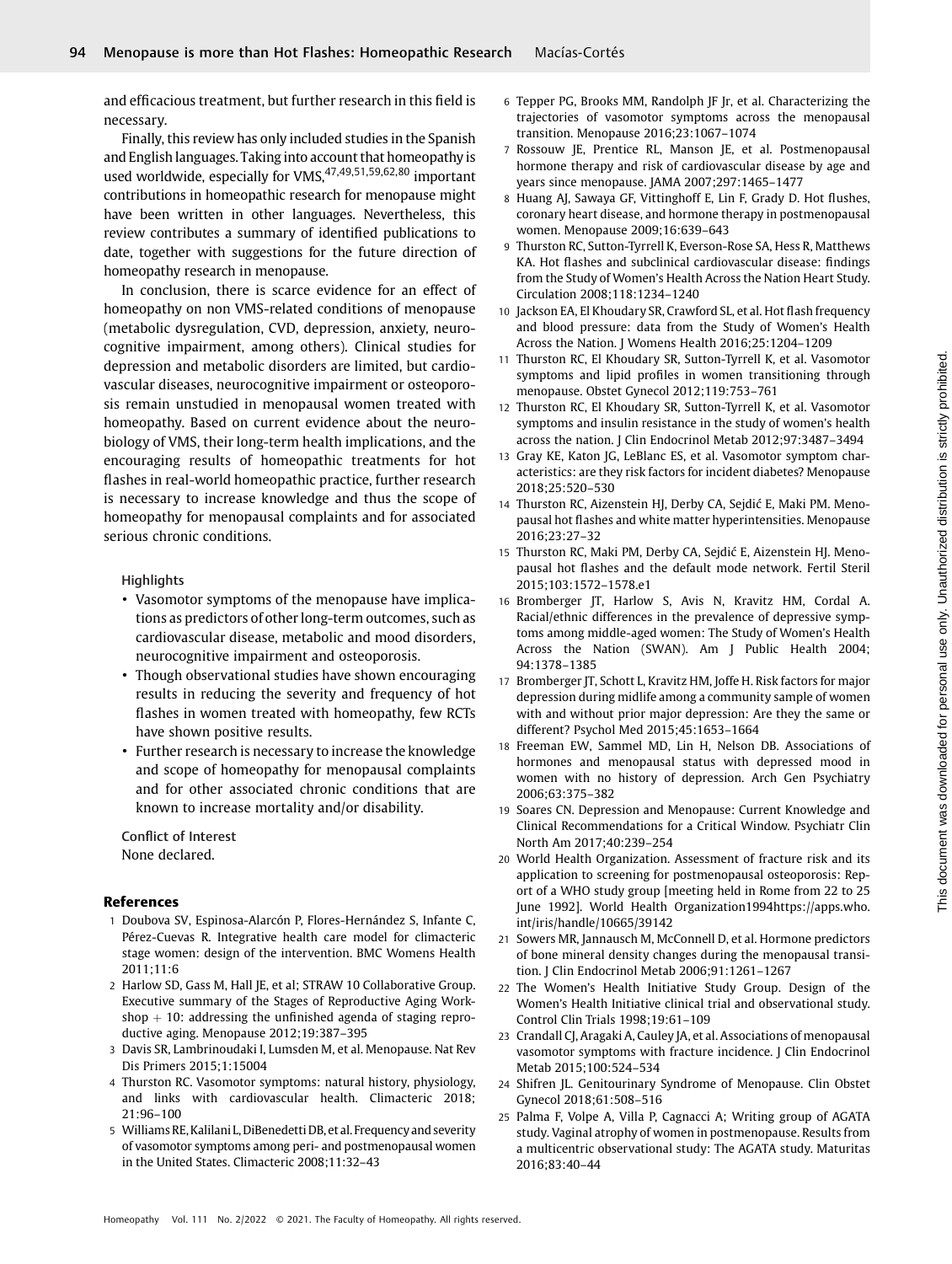- 26 Angelou K, Grigoriadis T, Diakosavvas M, Zacharakis D, Athanasiou S. The Genitourinary Syndrome of Menopause: An Overview of the Recent Data. Cureus 2020;12:e7586
- 27 Gold EB. The timing of the age at which natural menopause occurs. Obstet Gynecol Clin North Am 2011;38:425–440
- 28 Ferlay J, Soerjomataram I, Dikshit R, et al. Cancer incidence and mortality worldwide: sources, methods and major patterns in GLOBOCAN 2012. Int J Cancer 2015;136:E359–E386
- 29 Carpenter JS, Rand KL. Modeling the hot flash experience in breast cancer survivors. Menopause 2008;15:469–475
- 30 Kotsopoulos J. Menopausal hormones: definitive evidence for breast cancer. Lancet 2019;394(10204):1116–1118
- 31 Rossouw JE, Anderson GL, Prentice RL, et al; Writing Group for the Women's Health Initiative Investigators. Risks and benefits of estrogen plus progestin in healthy postmenopausal women: principal results from the Women's Health Initiative randomized controlled trial. JAMA 2002;288:321–333
- 32 Anderson GL, Limacher M, Assaf AR, et al; Women's Health Initiative Steering Committee. Effects of conjugated equine estrogen in postmenopausal women with hysterectomy: the Women's Health Initiative randomized controlled trial. JAMA 2004; 291:1701–1712
- 33 Collaborative Group on Hormonal Factors in Breast Cancer. Type and timing of menopausal hormone therapy and breast cancer risk: individual participant meta-analysis of the worldwide epidemiological evidence. Lancet 2019;394(10204):1159–1168
- 34 Zhang S, Gong T-T, Liu F-H, et al. Global, Regional, and National Burden of Endometrial Cancer, 1990-2017: Results From the Global Burden of Disease Study, 2017. Front Oncol 2019;9:1440
- 35 Raglan O, Kalliala I, Markozannes G, et al. Risk factors for endometrial cancer: An umbrella review of the literature. Int J Cancer 2019;145:1719–1730
- 36 Beral V, Gaitskell K, Hermon C, Moser K, Reeves G, Peto R; Collaborative Group on Epidemiological Studies of Ovarian Cancer. Menopausal hormone use and ovarian cancer risk: individual participant meta-analysis of 52 epidemiological studies. Lancet 2015;385(9980):1835–1842
- 37 Guernsey HN. The Application of the Principles and Practice of Homeopathy to Obstetrics and the Disorders Peculiar to Women and Young Children. Calcutta, India: Set, Dey & Co; 1866
- 38 Panozzo M, Rossi EG, Picchi M, Di Stefano M, Cervino Ch, Nurra L. Women and complementary medicine: Eleven years of experience at a homeopathic clinic for women in a public hospital. Eur J Integr Med 2016;8:423–431
- 39 Saha S, Koley M, Saha S, Singh R, Hossain MM, Pramanik I. Obstetrics and gynecology outpatient scenario of an Indian homeopathic hospital: A prospective, research-targeted study. J Tradit Complement Med 2015;6:168–171
- 40 Manchanda RK. Popularity, safety and quality of homoeopathic medicines. Indian J Res Homeopathy 2018;12:191–193
- 41 Clover A, Ratsey D. Homeopathic treatment of hot flushes: a pilot study. Homeopathy 2002;91:75–79
- 42 Macías-Cortés EDC, Llanes-González L, Aguilar-Faisal L, Asbun-Bojalil J. Response to Individualized Homeopathic Treatment for Depression in Climacteric Women with History of Domestic Violence, Marital Dissatisfaction or Sexual Abuse: Results from the HOMDEP-MENOP Study. Homeopathy 2018;107:202–208
- 43 Buhling KJ, Daniels BV, Studnitz FS, Eulenburg C, Mueck AO. The use of complementary and alternative medicine by women transitioning through menopause in Germany: results of a survey of women aged 45-60 years. Complement Ther Med 2014; 22:94–98
- 44 Teut M, Lüdtke R, Schnabel K, Willich SN, Witt CM. Homeopathic treatment of elderly patients – a prospective observational study with follow-up over a two year period. BMC Geriatr 2010;10:10
- 45 Spence DS, Thompson EA, Barron SJ. Homeopathic treatment for chronic disease: a 6-year, university-hospital outpatient observational study. J Altern Complement Med 2005;11:793–798
- 46 Baethge C, Goldbeck-Wood S, Mertens S. SANRA-a scale for the quality assessment of narrative review articles. Res Integr Peer Rev 2019;4:5
- 47 Andrade DCDS, Carmona F, Angelucci MA, Martinez EZ, Pereira AMS. Efficacy of a Homeopathic Medicine of Capsicum frutescens L. (Solanaceae) in the Treatment of Hot Flashes in Menopausal Women: A Phase-2 Randomized Controlled Trial. Homeopathy 2019;108:102–107
- 48 Mahesh S, Denisova T, Gerasimova L, Pakhmutova N, Mallappa M, Vithoulkas G. Multimorbidity after Surgical Menopause Treated with Individualized Classical Homeopathy: A Case Report. Clin Med Insights Case Rep 2020;13:1179547620965560
- 49 Bordet MF, Colas A, Marijnen P, Masson J, Trichard M. Treating hot flushes in menopausal women with homeopathic treatment – results of an observational study. Homeopathy 2008;97:10–15
- 50 Ruiz-Mandujano ME, García-Vivas J, Luna-Reséndiz R, Ochoa-Bernal F, Sánchez-Monroy V. Evaluación del Tratamiento Homeopático de Mujeres en Climaterio entre los 45 y 60 años con la Menopause Rating Scale (MRS). La Homeopatía de México 2019; 88:28–35
- 51 Gupta J, Kulshreshtha D, Lamba CD, et al. Homoeopathic medicine–Sepia for the management of menopausal symptoms: A multicentric, randomised, double-blind placebo-controlled clinical trial. Indian J Res Homeopathy 2019;13:219
- 52 Macías-Cortés ED, Llanes-González L, Aguilar-Faisal L, Asbun-Bojalil J. Is metabolic dysregulation associated with antidepressant response in depressed women in climacteric treated with individualized homeopathic medicines or fluoxetine? The HOM-DEP-MENOP Study. Homeopathy 2017;106:3–10
- 53 Nayak C, Singh V, Singh K, et al. Management of distress during climacteric years by homeopathic therapy. J Altern Complement Med 2011;17:1037–1042
- 54 Sharma B. Menopausal flushes: a bane for women. Indian J Res Homeopathy 2008;2:37–44
- 55 Thompson EA, Reilly D. The homeopathic approach to the treatment of symptoms of oestrogen withdrawal in breast cancer patients. A prospective observational study. Homeopathy 2003; 92:131–134
- 56 Jacobs J, Herman P, Heron K, Olsen S, Vaughters L. Homeopathy for menopausal symptoms in breast cancer survivors: a preliminary randomized controlled trial. J Altern Complement Med 2005; 11:21–27
- 57 Heudel PE, Van Praagh-Doreau I, Duvert B, et al. Does a homeopathic medicine reduce hot flushes induced by adjuvant endocrine therapy in localized breast cancer patients? A multicenter randomized placebo-controlled phase III trial. Support Care Cancer 2019;27:1879–1889
- 58 von Hagens C, Schiller P, Godbillon B, et al. Treating menopausal symptoms with a complex remedy or placebo: a randomized controlled trial. Climacteric 2012;15:358–367
- 59 Colau JC, Vincent S, Marijnen P, Allaert FA. Efficacy of a nonhormonal treatment, BRN-01, on menopausal hot flashes: a multicenter, randomized, double-blind, placebo-controlled trial. Drugs R D 2012;12:107–119
- 60 Desiderio F, Rudnas B, Panzini I, et al. Homeopathy in the treatment of menopausal symptoms in patients with early breast cancer. Ann Oncol 2015;26:vi25
- 61 Thompson EA, Relton C. Designing clinical trials of homeopathy for menopausal symptoms: a review of the literature. Menopause Int 2009;15:31–34
- 62 Relton C, O'Cathain A, Nicholl J. A pilot 'cohort multiple randomised controlled trial' of treatment by a homeopath for women with menopausal hot flushes. Contemp Clin Trials 2012; 33:853–859
- 63 National Institute for Health and Care Excellence (NICE guideline NG23). Menopause: diagnosis and management. Published date 12 November 2015. Last updated 5 December 2019. [www.nice.](http://www.nice.org.uk/guidance/ng23) [org.uk/guidance/ng23](http://www.nice.org.uk/guidance/ng23)